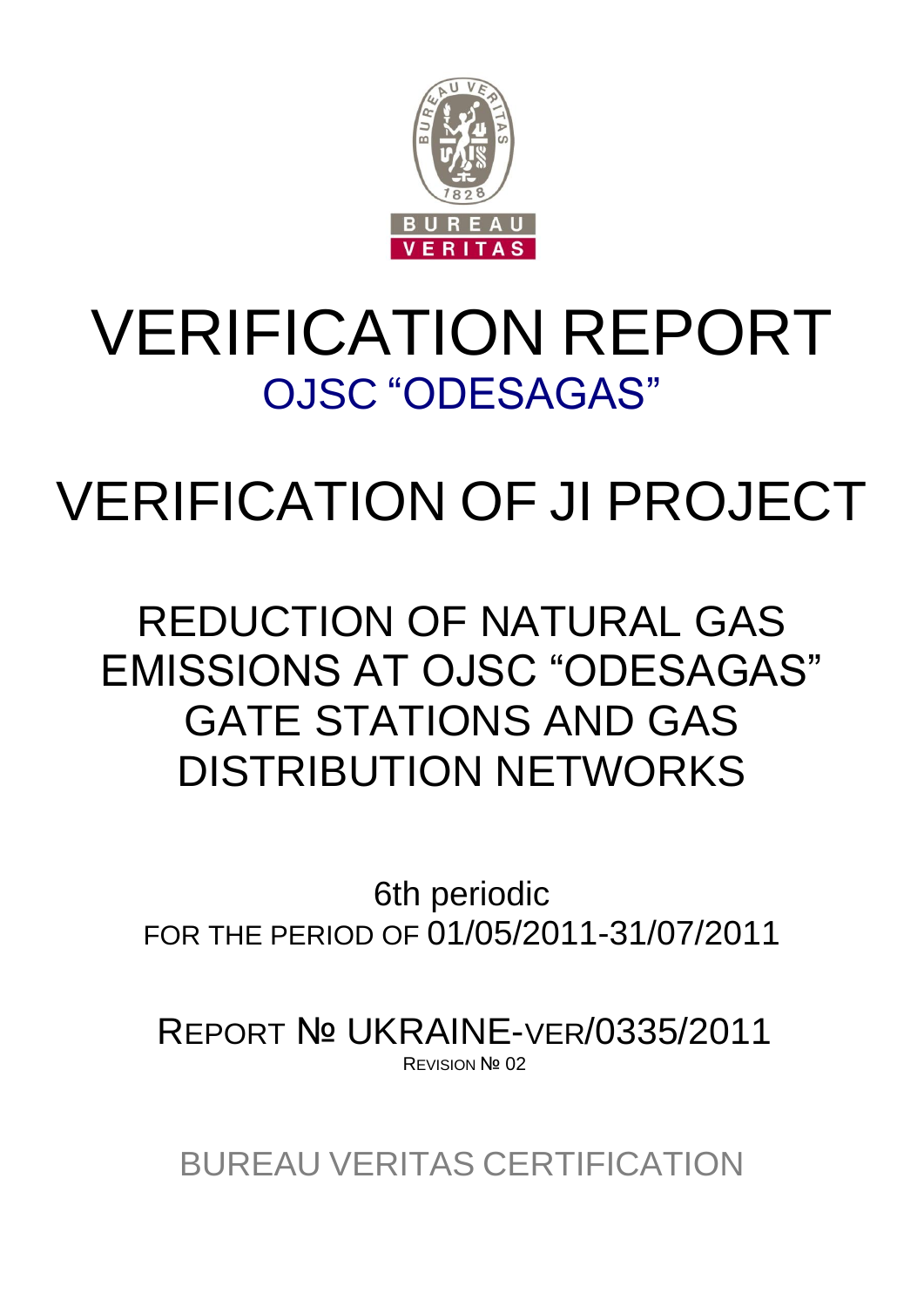

#### VERIFICATION REPORT

| Date of first issue: | Organizational unit:                |
|----------------------|-------------------------------------|
| 03/08/2011           | <b>Bureau Veritas Certification</b> |
|                      | <b>Holding SAS</b>                  |
| Client:              | Client ref.:                        |
| OJSC "Odesagas"      | Fabian Knodel                       |
|                      |                                     |

#### Summary:

Bureau Veritas Certification has made the 6th periodic verification of OJSC "Odesagas" project "Reduction of natural gas emissions at OJSC "Odesagas" gate stations and gas distribution networks", which is implemented in Odesa city and cities of Odesa region, Ukraine, and uses a specific approach to JI projects, on the basis of UNFCCC criteria for the JI, as well as criteria given to provide for consistent project operations, monitoring and reporting. UNFCCC criteria (but for the crediting period) refer to Article 6 of the Kyoto Protocol, the JI rules and modalities and the subsequent decisions by the JI Supervisory Committee, as well as the host country criteria.

The verification scope is defined as a periodic independent review and ex post determination by the Accredited Independent Entity of the monitored reductions in GHG emissions during defined verification period, and consisted of the following three phases: i) desk review of the monitoring plan; ii) follow-up interviews with project stakeholders; iii) resolution of outstanding issues and the issuance of the final verification report and opinion. The overall verification, from Contract Review to Verification Report & Opinion, was conducted using Bureau Veritas Certification internal procedures.

The first output of the verification process is a list of Clarification Requests, Corrective Actions Requests, Forward Actions Requests (CL, CAR and FAR), presented in Appendix A.

In summary, Bureau Veritas Certification confirms that the project is implemented according to determined changes. Installed equipment that is essential for generating emission reductions runs reliably and is calibrated appropriately. The monitoring system is in place and the project is generating GHG emission reductions. The GHG emission reduction is calculated without material errors, and the ERUs issued totalize 137 882 tons of  $CO<sub>2eq</sub>$  for the monitoring period of 01/05/2011 - 31/07/2011.

|  |  |  |                                                                                        |  |  | Our opinion relates to the project's GHG emissions and resulting GHG emission reductions reported and |  |
|--|--|--|----------------------------------------------------------------------------------------|--|--|-------------------------------------------------------------------------------------------------------|--|
|  |  |  | related to the approved project baseline and monitoring, and its associated documents. |  |  |                                                                                                       |  |

| Report No.:<br>Subject Group:<br>UKRAINE-ver/0335/2011<br>JI                                                   |                                                                                                 |
|----------------------------------------------------------------------------------------------------------------|-------------------------------------------------------------------------------------------------|
| Project title:<br>"Reduction of natural gas emissions at OJSC<br>"Odesagas" gate stations and gas distribution |                                                                                                 |
| networks"<br>Work carried out by:                                                                              |                                                                                                 |
| K. Zinevich - Team Leader<br>O.Kuzmenko - Team member, technical specialist                                    | No distribution without permission from the<br>IХI<br>Client or responsible organizational unit |
| Work reviewed by:<br>I.Sokolov – Internal technical reviewer                                                   |                                                                                                 |
| V.Kobzar - Technical specialist                                                                                | Limited distribution                                                                            |
| Work approved by:                                                                                              |                                                                                                 |
| Flavio Gomes – Operational Manager                                                                             | Unrestricted distribution                                                                       |
| Rev. No.:<br>Date of this revision:<br>Кіль Number of<br>34<br>05/08/2011<br>02                                |                                                                                                 |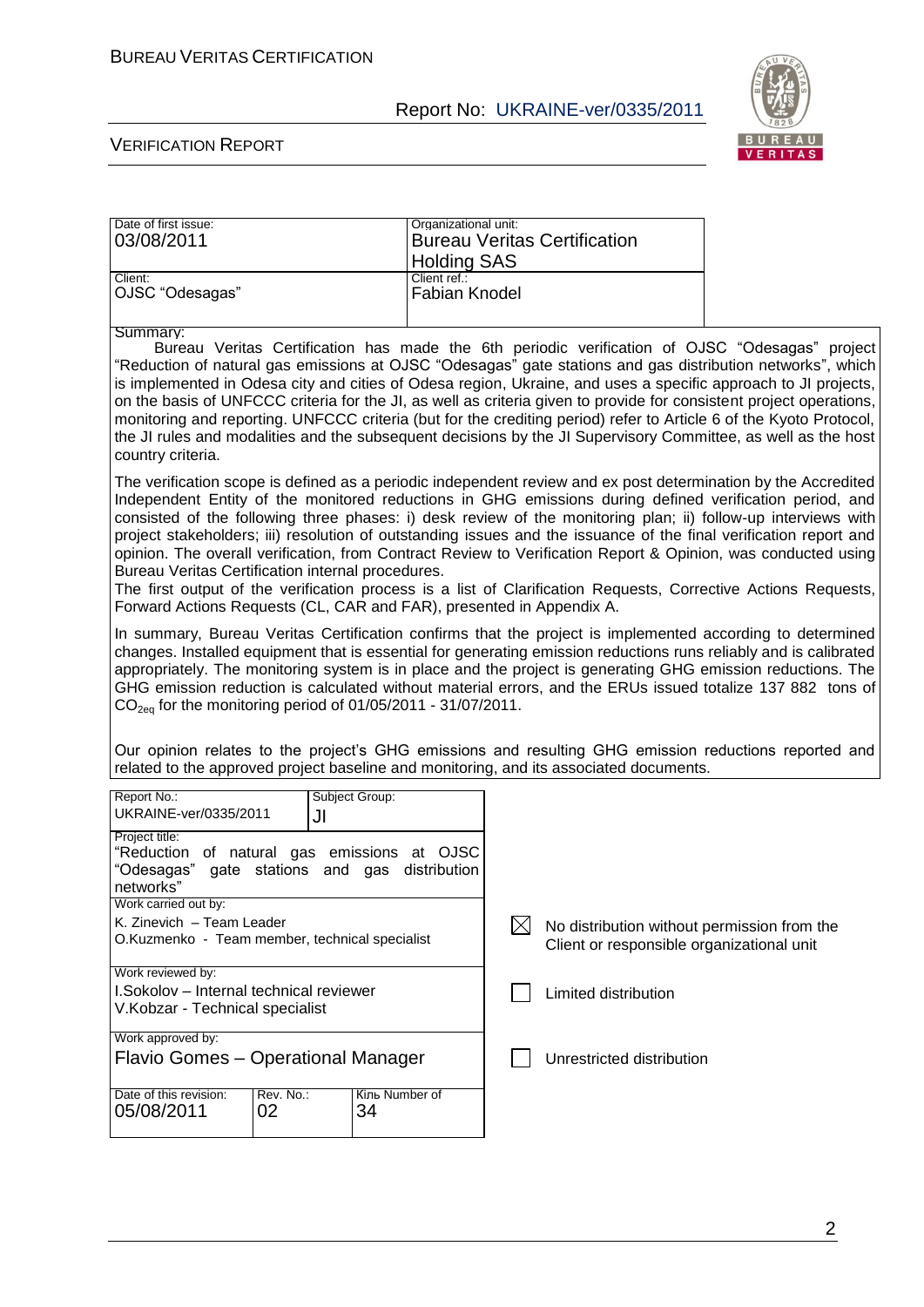

VERIFICATION REPORT

# *Table of Contents Page* 1 INTRODUCTION .........................................................................................4 1.1 Objective ......................................................................................................4 1.2 Scope ............................................................................................................4 1.3 Verification team ........................................................................................4 2 METHODOLOGY ........................................................................................5 2.1 Review of documents ................................................................................5 2.2 Follow-up interviews .................................................................................6 2.3 Resolution of Сlarification, Сorrective and Forward Action Requests ......................................................................................................6 3 VERIFICATION CONCLUSIONS ............................................................7 3.1 Remaining issues and FARs from previous verifications ................7 3.2 Project approval by Parties involved (90-91) .....................................7 3.3 Project implementation (92-93) ..............................................................8 3.4 Compliance of the monitoring plan with the monitoring methodology (94-98) ...............................................................................10 3.5 Revision of monitoring plan (99-100) .................................................11 3.6 Data management (101).........................................................................11 3.7 Verification regarding programmes of activities (102-110) ...........13 4 VERIFICATION OPINION .......................................................................13 5 REFERENCES ..........................................................................................15 ANNEX A: VERIFICATION PROTOCOL ..........................................................19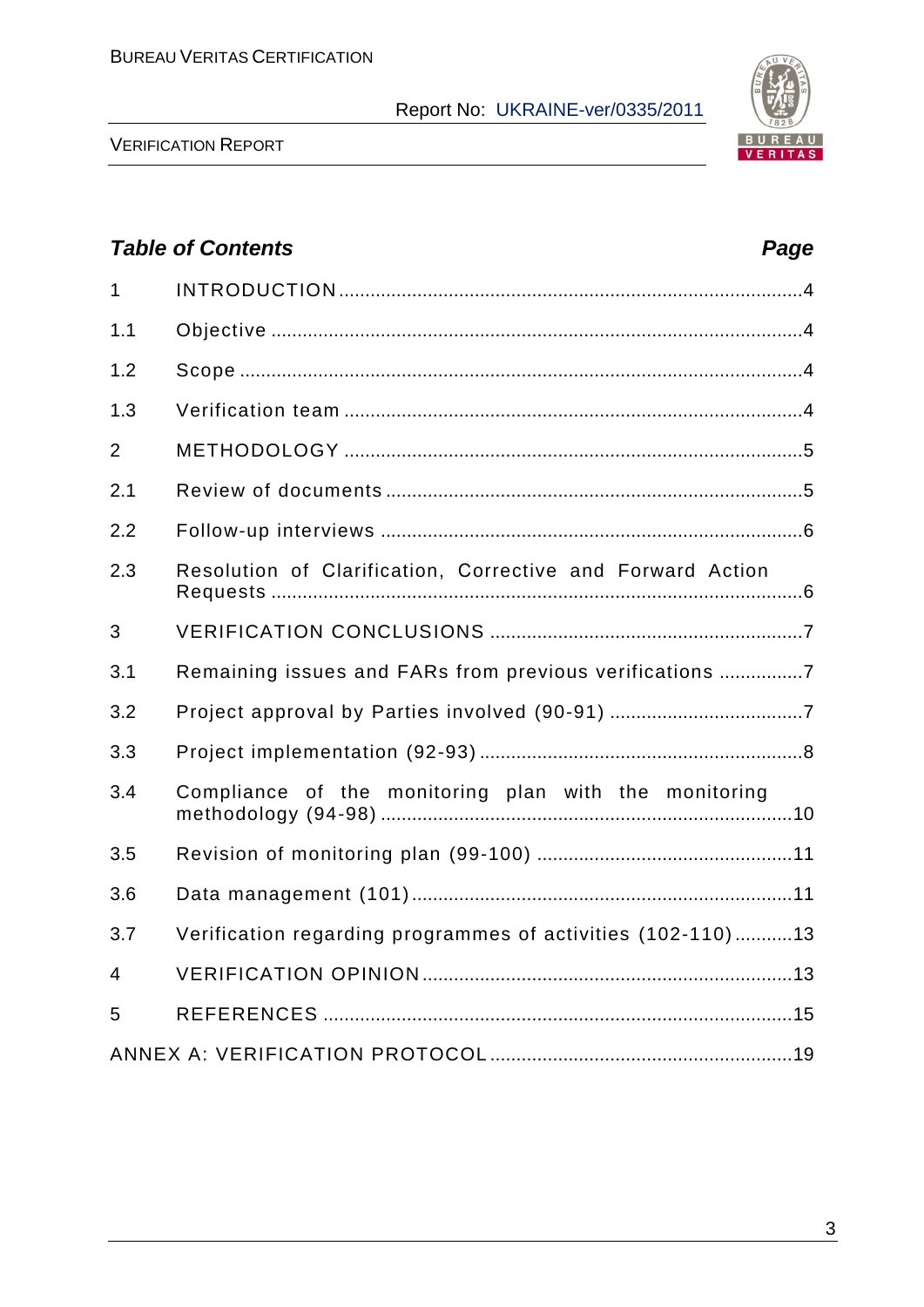

VERIFICATION REPORT

# **1 INTRODUCTION**

OJSC "Odesagas" has commissioned Bureau Veritas Certification to verify the emissions reductions of its JI project "Reduction of natural gas emissions at OJSC "Odesagas" gate stations and gas distribution networks", (hereafter called "the project") in Odesa city and cities in Odesa region, Ukraine.

This report summarizes the findings of the verification of the project, performed on the basis of UNFCCC criteria, as well as criteria given to provide for consistent project operations, monitoring and reporting, as well as the host country criteria.

The verification covers the period from May 1, 2011 to July 31, 2011.

# **1.1 Objective**

Verification is the periodic independent review and ex post determination by the Accredited Independent Entity (AIE) of the monitored reductions in GHG emissions during defined verification period.

The objective of verification can be divided in Initial Verification and Periodic Verification.

UNFCCC criteria refer to Article 6 of the Kyoto Protocol, the JI rules and modalities and the subsequent decisions by the JI Supervisory Committee, as well as the host country criteria.

# **1.2 Scope**

The verification scope is defined as an independent and objective review of the project design document, the project"s baseline study and monitoring plan and other relevant documents. The information in these documents is reviewed against Kyoto Protocol requirements, UNFCC C rules and associated interpretations.

The verification is not meant to provide any consulting towards the Client. However, stated requests for clarifications, corrective and/or forward actions may provide input for improvement of the project monitoring towards reductions in the GHG emissions.

# **1.3 Verification Team**

The verification team consists of the following personnel:

K. Zinevich

Bureau Veritas Certification, Team Leader, Climate Change Lead Verifier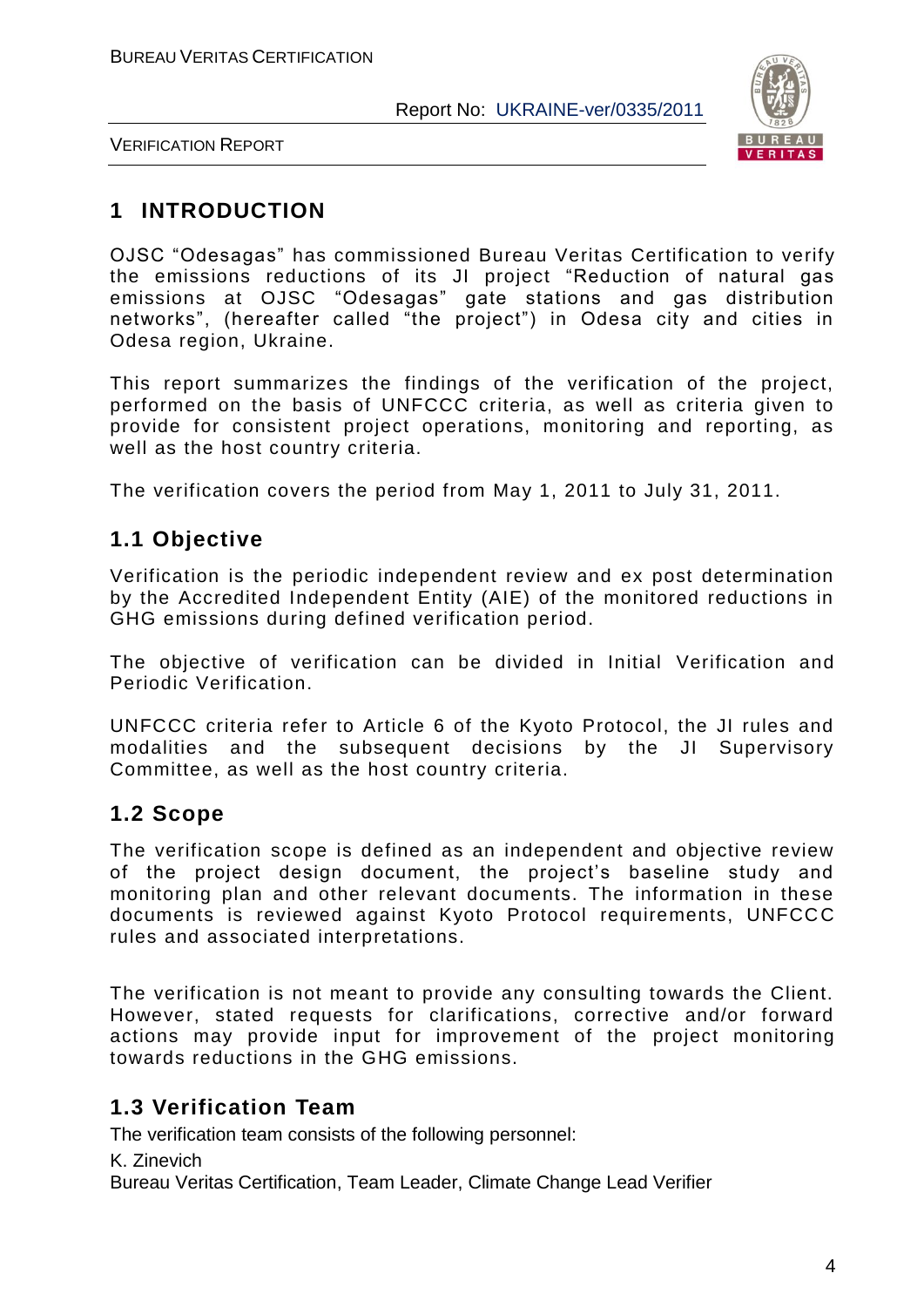

VERIFICATION REPORT

O.Kuzmenko

Bureau Veritas Certification , Team member, technical specialist

This verification report was reviewed by:

I. Sokolov

Bureau Veritas Certification, Internal Technical Reviewer

V.Kobzar

Bureau Veritas Certification,Technical specialist

# **2 METHODOLOGY**

The overall verification, from Contract Review to Verification Report & Opinion, was conducted using Bureau Veritas Certification internal procedures.

In order to ensure transparency, a verification protocol was customized for the project, according to the version 01 of the Joint Implementation Determination and Verification Manual, issued by the Joint Implementation Supervisory Committee at its 19<sup>th</sup> meeting on 04/12/2009. The protocol shows, in a transparent manner, criteria (requirements), means of verification and the results from verifying the identified criteria. The verification protocol serves the following purposes:

- It organizes, details and clarifies the requirements a JI project is expected to meet;
- It ensures a transparent verification process where the verifier will document how a particular requirement has been verified and the result of the verification.

The completed verification protocol is enclosed in Appendix A to this report.

# **2.1 Review of Documents**

The Monitoring Report (MR) submitted by OJSC "Odesagas" and additional background documents related to the project design and baseline, i.e. country Law, Project Design Document (PDD), Determination Report of the project issued by Bureau Veritas Certification Holding SAS No. UKRAINE-0062/2009 as of 26/12/2009, Guidance on criteria for baseline setting and monitoring, Host party criteria, the Kyoto Protocol, Clarifications on Verification Requirements to be Checked by an Accredited Independent Entity were reviewed.

The verification findings presented in this report relate to the Monitoring Report for the period from 01/05/2011 to 31/07/2011, version 01 as of July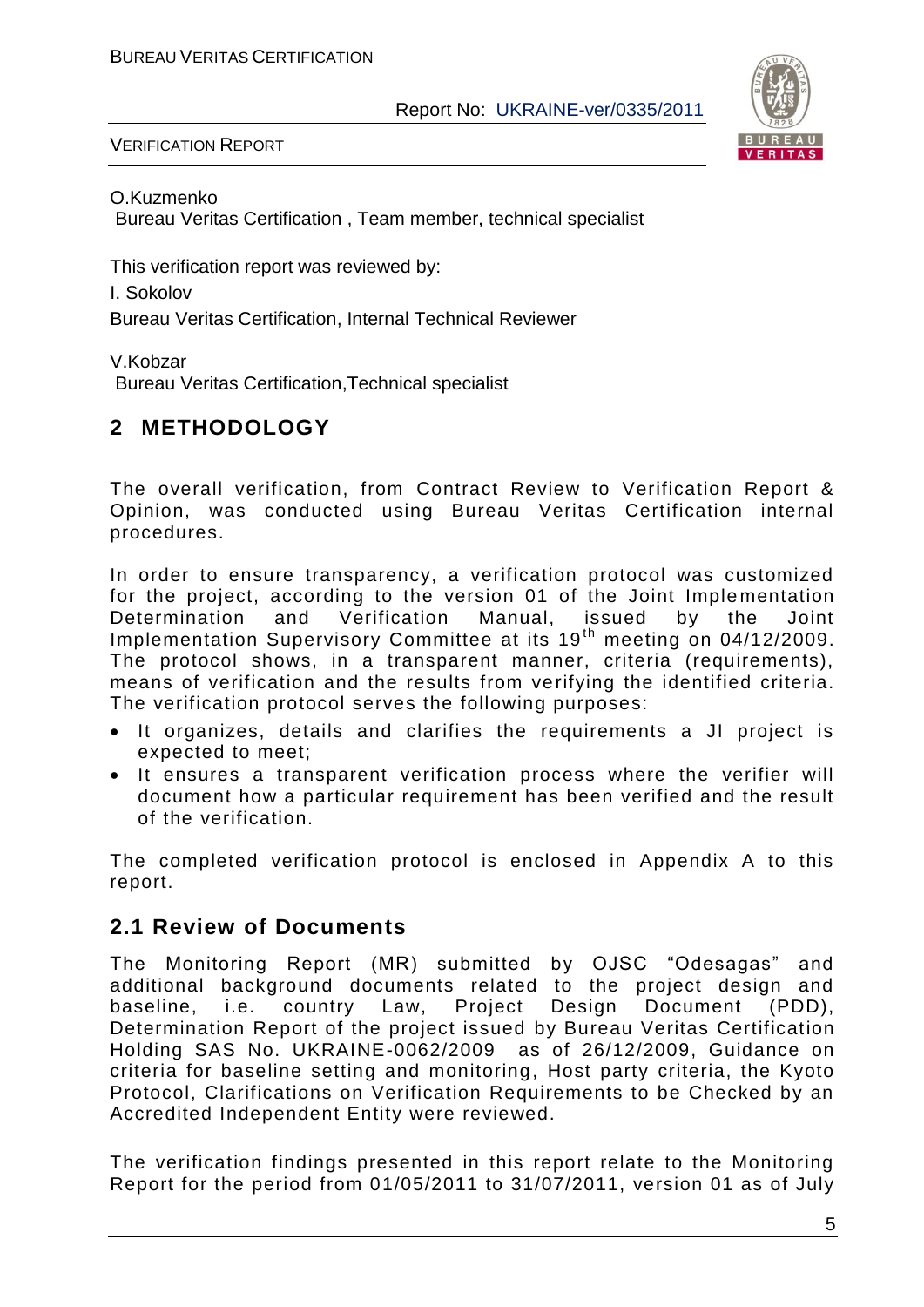

VERIFICATION REPORT

01, 2011 and version 02 as of July 04, 2011 and the project as described in the determined PDD.

# **2.2 Follow-up Interviews**

On 02/08/2011 Bureau Veritas Certification verification team visited the project implementation site and performed on-site interviews with project stakeholders to confirm selected information and to resolve issues identified in the document review. Representatives of OJSC "Odesagas" and ETI "Biotekhnika" UASA were interviewed (see References). The main topics of the interviews are summarized in Table 1.

#### **Table 1 Interview topics**

| <b>Interviewed</b><br>organization    | <b>Interview topics</b>                                                                                                                                                                                                                                                          |
|---------------------------------------|----------------------------------------------------------------------------------------------------------------------------------------------------------------------------------------------------------------------------------------------------------------------------------|
| OJSC "Odesagas"                       | Organizational structure<br>Responsibilities and authorities<br>➤<br>$\triangleright$ Personnel training<br>Quality control procedures and technology<br>$\triangleright$ Equipment use (records)<br>Metering equipment control<br>Metering record keeping system, database<br>➤ |
| Consultant:<br>ETI «Biotekhnika" UASA | Baseline methodology<br>Monitoring plan<br>Monitoring report<br>Deviations from the PDD                                                                                                                                                                                          |

# **2.3 Resolution of Clarification, Corrective and Forward Action Requests**

The objective of this phase of the verification is to raise the requests for corrective and forward actions as well as clarification requests and any other outstanding issues that needed to be clarified for Bureau Veritas Certification positive conclusion on the GHG emission reductions calculation.

If the Verification Team, in assessing the monitoring report and supporting documents, identifies issues that need to be corrected, clarified or improved with regard to the monitoring requirements, it should raise these issues and inform the project participants of these issues in the form of:

(а) Corrective action request (CAR), requesting the project participants to correct a mistake that is not in accordance with the monitoring plan;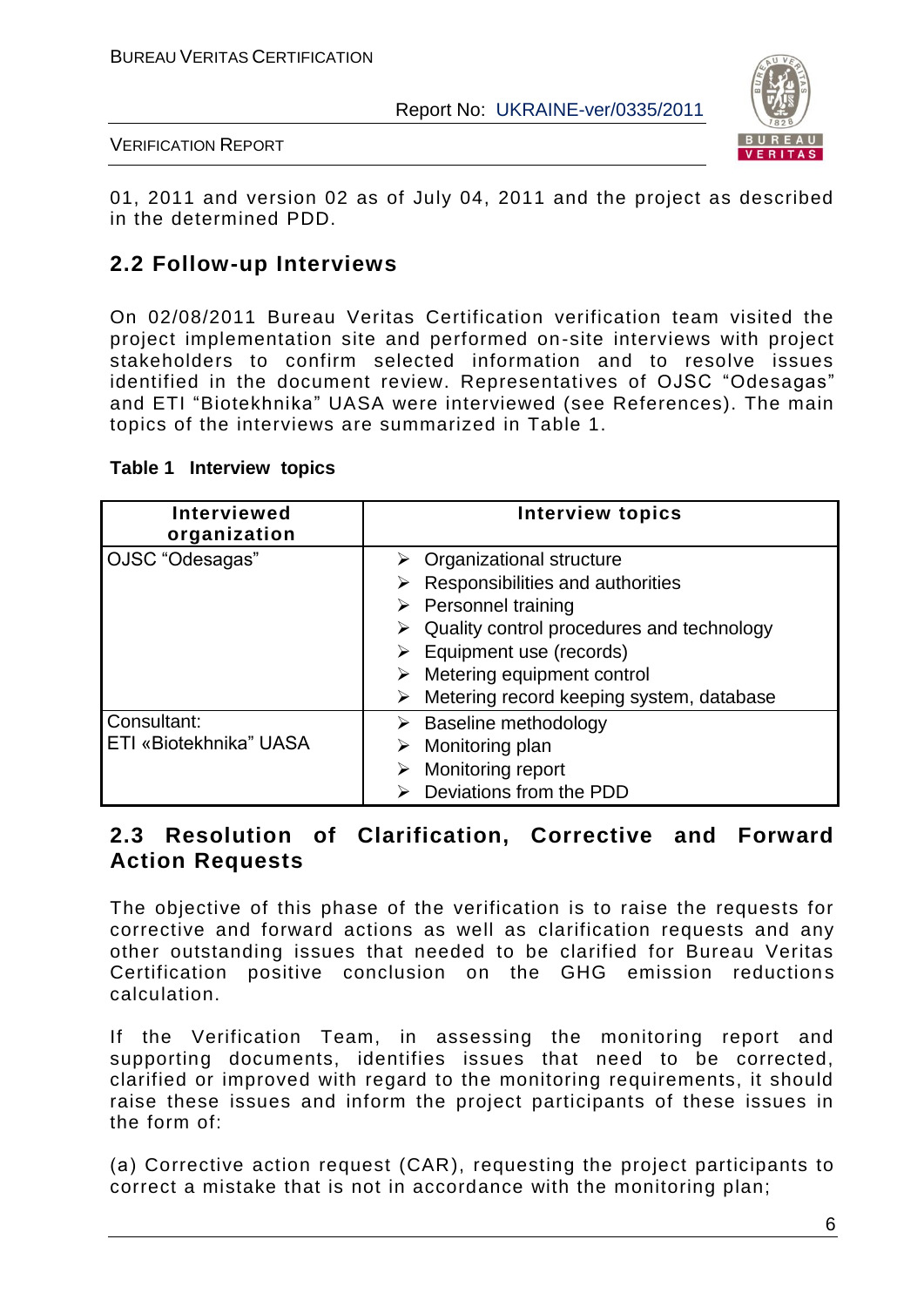

VERIFICATION REPORT

(b) Clarification request (CL), requesting the project participants to provide additional information for the AIE to assess compliance with the monitoring plan

(c) Forward action request (FAR), informing the project participants of an issue, relating to the monitoring that needs to be reviewed during the next verification period.

To guarantee the transparency of the verification process, the concerns raised are documented in more detail in the verification protocol in Appendix A.

# **3 VERIFICATION CONCLUSIONS**

In the following sections, the conclusions of the verification are stated.

The findings from the desk review of the original monitoring documents and the findings from interviews during the follow up visit are described in the Verification Protocol in Appendix A.

The Clarification, Corrective and Forward Action Requests are stated, where applicable, and are further documented in the Verification Protocol in Appendix A. The verification of the Project resulted in 7 Corrective Action Requests, and 2 Clarification Request.

The number between brackets at the end of each section corresponds to the DVM paragraph.

# **3.1 Remaining CL and FARs from previous verifications**

There are no any remaining CL and FAR from previous verifications.

# **3.2 Project approval by Parties involved (90-91)**

The project obtained approval by the Host party (Ukraine) - Letter of Approval №1566/23/7 dated 25/12/2009 issued by the National Environmental Investment Agency of Ukraine and written project approval by the party – buyer of emission reductions units (Denmark) - Letter of Approval №1602/1102-0023 dated 21/12/2009 issued by the Danish Energy Agency, the Danish Ministry of Climate and Energy).

The abovementioned written approvals are unconditional.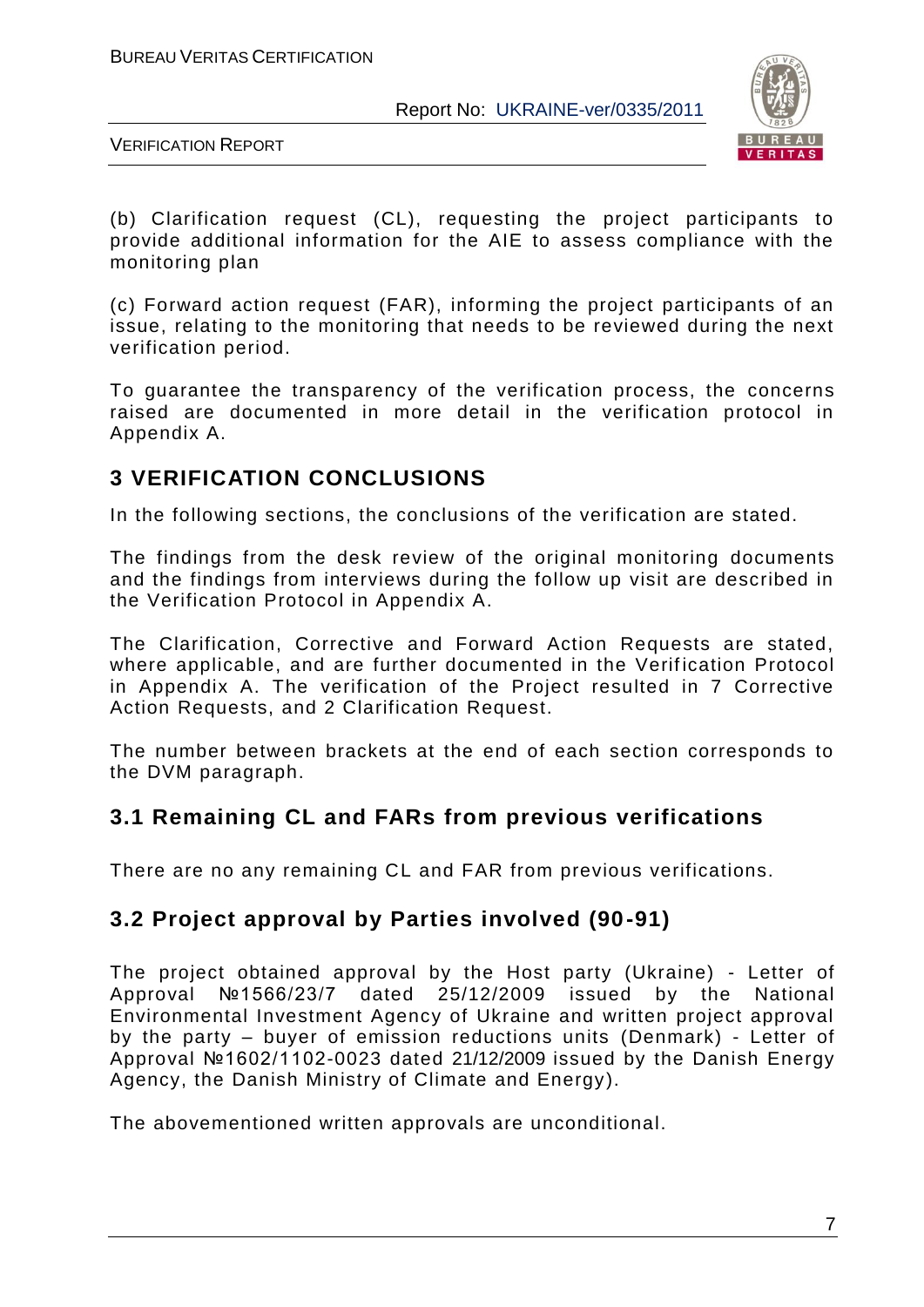

VERIFICATION REPORT

# **3.3 Project implementation (92-93)**

OJSC "Odesagas" is the company uniting gas supply facilities of 26 districts in Odesa region and gas supply facility in Odesa city, and providing natural gas transportation and supply to industrial and domestic consumers. OJSC "Odesagas" controls 1917 gas distribution points and cabinet-type gas distribution points, among them 1851 (GDP, CGDP) are the OJSC "Odesagas" property. The structure of current gas transport rates does not include depreciation and investment needs of gas distribution enterprises, which does not ensure receipt of funds for performance of necessary repair works and modernization of gas networks, purchase of appropriate engineering equipment and components, and also results in increase of natural gas leakage at the OJSC "Odesagas" facilities.

The goal of the project is reduction of natural gas leakages in gas distribution points and in cabinet-type gas distribution points, which will result in reduction of methane emissions into the atmosphere, which is a greenhouse gas. The main sources of leakage are junctions of the elements of gas-distribution points and cabinet-type gas distribution points. Many connecting parts of GDP and CGDP require repair in the result of quick wear of compactor elements. Within the scope of the project for repair of GDP and CGDP equipment, for the purpose of leakage elimination, modern compacting materials will be used, replacin g service and repair practice based on rubberized asbestos fabric and rubber gaskets, and compacting padding made of cotton fiber with fat soakage and asbestos graphite filler, which results in additional methane leakage, which is a greenhouse gas.

The project activity includes:

- Implementation of purposeful examination and technical maintenance (PETM) of gas distribution points and cabinet-type gas distribution points – modern and the most economically efficient practice, which allows for not only detection of leaking areas, but also determination of leakage volume (i.e., potential volume of gas leakage reduction). This is a key information for substantiation of types of repair and priority choice of its objects, which is important under short financing for elimination of all leakages. This activity will include purchase and calibration of modern measuring equipment, appropriate training of employees, development of monitoring map with the list of all equipment components to be regularly examined, creation of leakage data collection and storage system, and implementation of internal audit and quality assurance system for elimination and accounting of methane leakage.
- Detection and measurement of leakage: monitoring system of leakages, including eliminated leakages (repaired equipment components) will be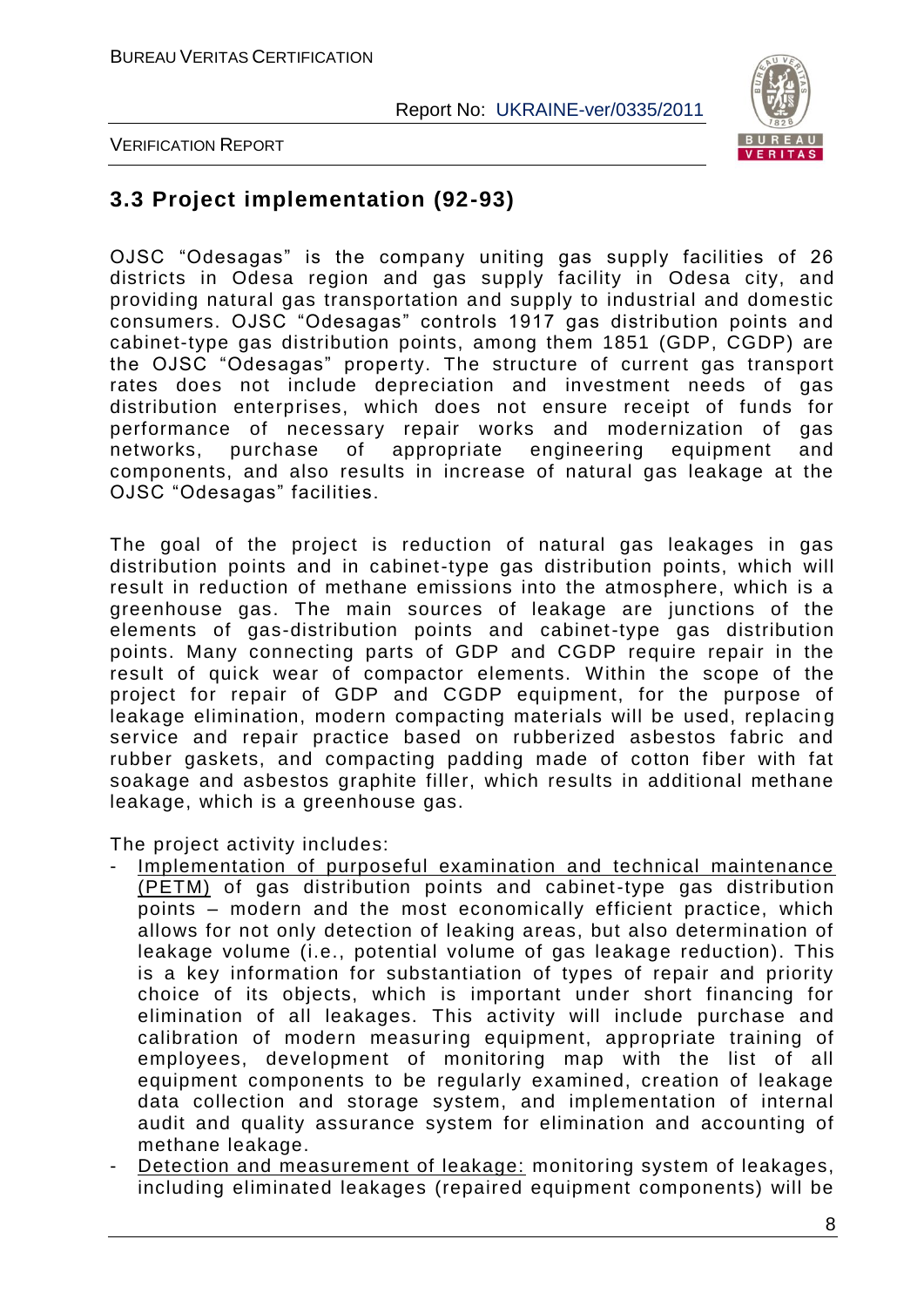

VERIFICATION REPORT

exercised on a regular basis (once per four days or once a week, depending on the type of equipment) by specially trained personnel. Each component will be checked according to the monitoring map, and detected leakage will be duly marked with individual number; gas leakage volumes will be measured and registered in the database.

Elimination of all detected leakages: repair of junctions of GDP and CGDP elements within the scope of this project will vary from replacement of gaskets and wedge plugs, use of new sealants or compacting materials, to capital repair and replacement of safety valves of pressure regulators, piston rods, installation of natural gas gauges. Repaired GDP and CGDP equipment components will be regularly checked as a part of a standard monitoring program (see above) to make sure they have not become the source of leakage again.

Duration of the project is not limited, as PETM, monitoring and leakage elimination programs are aimed to become a part of work of OJSC "Odesagas". Reduction of  $CO<sub>2e</sub>$  emissions is stated for the crediting period of 18 years according to modality and Joint Implementation Mechanism Procedures.

According the PDD version 06 the project boundary includes the methane leakage places as a result of non-hermetic gas equipment of GDP (CGDP). The project boundary included the total of 1851 GDP (CGDP). During 2005 – 2010 years at the frame of project was repaired, reconstructed and changed 1010 GDP (CGDP). For the period from the beginning of the project implementation (2005) to April 30, 2011 1118 GDP (CGDP) were repaired, reconstructed and completely replaced.

In the reporting period 243 GDP (CGDP) were repaired, reconstructed and completely replaced, of which at 46 GDP (CGDP) all gas equipment was completely replaced by shut-off fittings of European manufacturers and their analogues of national producers.

Repair of gas equipment, namely hermetization of joints was carried out at 197 GDP (CGDP).

| <b>Period</b>             | Number of repaired (reconstructed,<br>replaced) GDP (CGDP) |
|---------------------------|------------------------------------------------------------|
| 2005                      | 124                                                        |
| 2006                      | 196                                                        |
| 2007                      | 113                                                        |
| 2008                      | 184                                                        |
| 2009                      | 185                                                        |
| 2010                      | 208                                                        |
| $01/01/2011 - 30/04/2011$ | 108                                                        |

**Table 2 Number of repaired (reconstructed, replaced) GDP (CGDP) under the project in periods**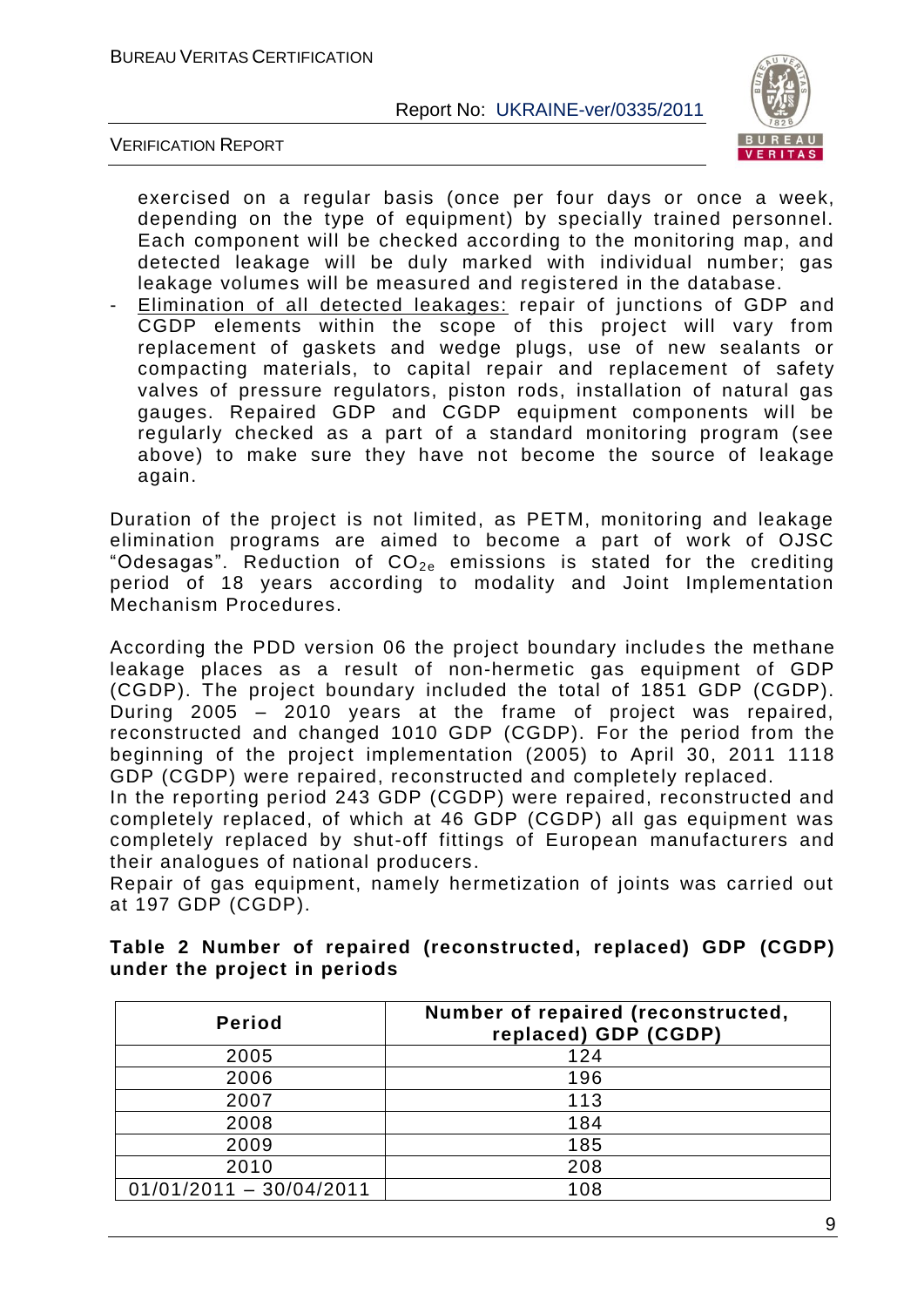

VERIFICATION REPORT

| 01/05/2011<br>72011<br>$-31/07/$ | 243  |
|----------------------------------|------|
| <b>Total</b>                     | 1361 |

The project activities for the current monitoring period are further carrying out of purposeful examination and technical maintenance (PETM) of all GDP (CGDP) gas equipment, which was reconstructed (hermetically sealed) during all JI project operation time.

Repaired in previous periods of the project activities gas equipment will be regularly checked as a part of a standard monitoring program to make sure they have not become the source of leakage again.

According to the Monitoring Plan in the PDD version 06 the regular repairs оf gas equipment are done once per year, technical mainten ance – once per half year.

Methane leakage volumes from the repaired gas equipment received in the result of measurements do not exceed the methane leakage volumes, which were measured after the first repair of equipment.

The project was in operation throughout the monitoring period - from 01/05/2011 to 31/07/2011.

Identified problem areas of the project implementation, project participants answers and conclusions of Bureau Veritas Certification are described in Annex A to this report (see CAR 01).

# **3.4 Compliance of the monitoring plan with the monitoring methodology (94-98)**

The monitoring occurred in accordance with the monitoring plan included in the PDD regarding which the determination has been deemed final and is so listed on the UNFCCC JI website.

To calculate the emission reductions such key factors as the rate of leakage for each leakage found, gas temperature and pressure, volume of capacity, the concentration of methane in the sample, time for which the concentration of methane in the volume capacity reaches a certain level, experience in implementing measures envisaged by the project, the current practice that exists in Ukraine in this area, financial costs and the availability of expertise, legislation affecting the emissions in the baseline, level of activity on the project and the project emissions and risks associated with the project were taken into consideration.

Data sources used for calculating emission reductions, such as calibrated measuring equipment (gas analyzer), stop-watch timer "SOS pr-2b-2', mercury glass thermometer of TL-4 type and flow meter, information from manufacturers and IPCC are clearly identified, reliable and transparent.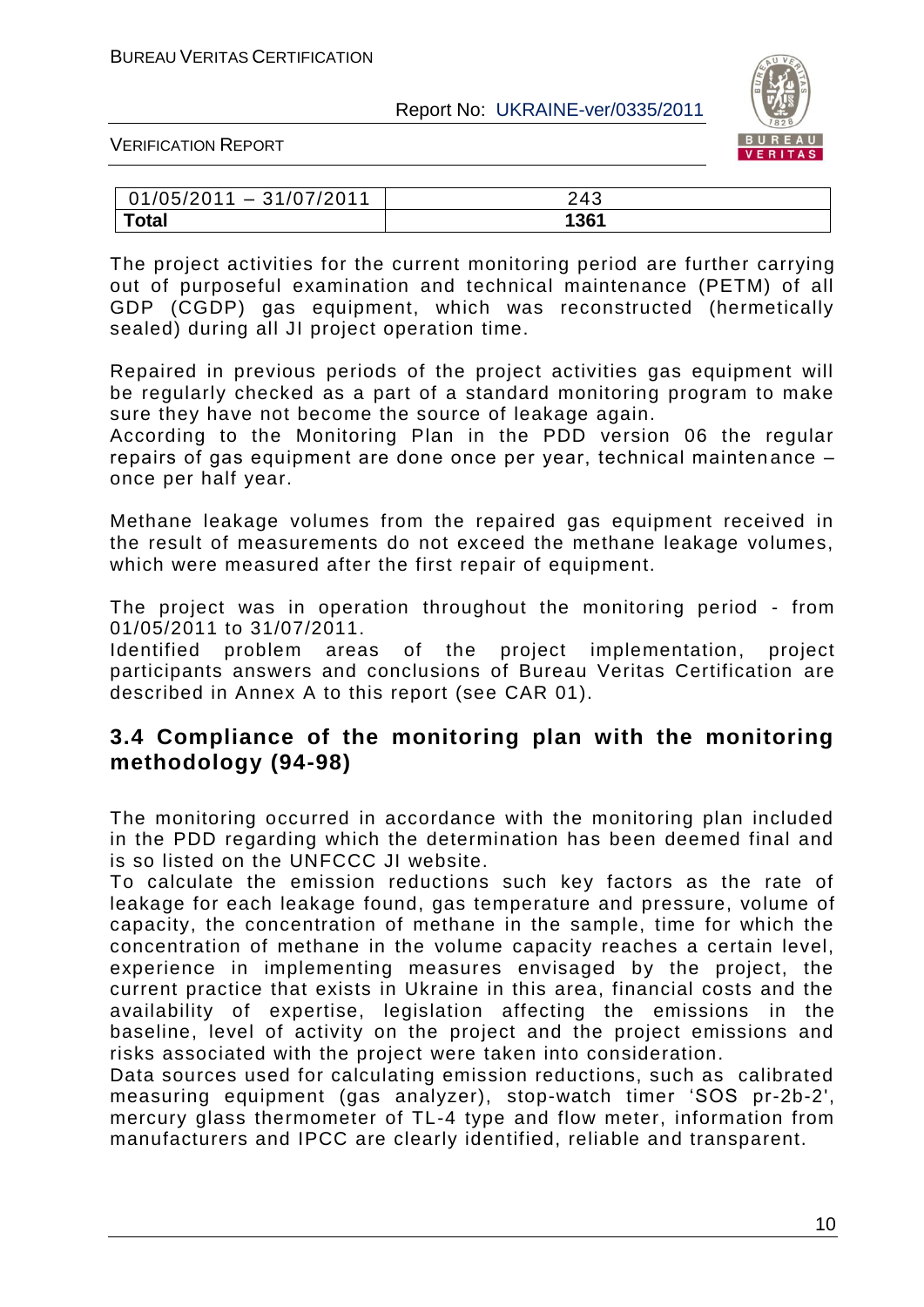

VERIFICATION REPORT

Emission factors, including default emission factors, are selected by carefully balancing accuracy and reasonableness, and appropriately justified of the choice.

The calculation of emission reductions is based on conservative assumptions and the most plausible scenarios in a transparent manner. Monitoring periods for each project component is clearly identified in the monitoring report and do not overlap with those for which verification has been made in the past and is considered final.

Identified problem areas of compliance of monitoring plan with monitoring methodology, project participants answers and conclusions of Bureau Veritas Certification are described in Annex A to this report (see CAR 02, CAR 03, CAR 03, CAR 04).

# **3.5 Revision of monitoring plan (99-100)**

Not applicable.

# **3.6 Data management (101)**

Data and their sources, which are contained in the monitoring report, are clearly defined, reliable and transparent.

Implementation of data collection procedures is carried out in accordance with the PDD monitoring plan, including quality control and quality assurance procedures.

Monitoring equipment function, including its calibration status, is in line with the requirements.

According to current legislation "On metrology and metrological activity", all measuring equipment in Ukraine must meet the specified requirements of relevant standards and is subject to a periodic verification. Calibration of measuring devices is conducted in accordance with national standards.

Actual data and records used for monitoring are duly verified.

Data collection and data management system of the project is in line with the PDD, the monitoring plan and consists of three parts:

1) Measurements of methane leakage value before the rehabilitation (hermetization) of the facility;

2) Measurements of methane leakage value after the rehabilitation (hermetization) of the facility;

3) Archiving and processing of obtained results.

To measure leakage volume of natural gas it was decided to use the method based on the Calibrated Bag Technology described in the approved baseline methodology AM0023 "Leak reduction from natural gas pipeline compressor or gate stations". One of the problems incurred by using this method is difficult accounting of the volume of the fittings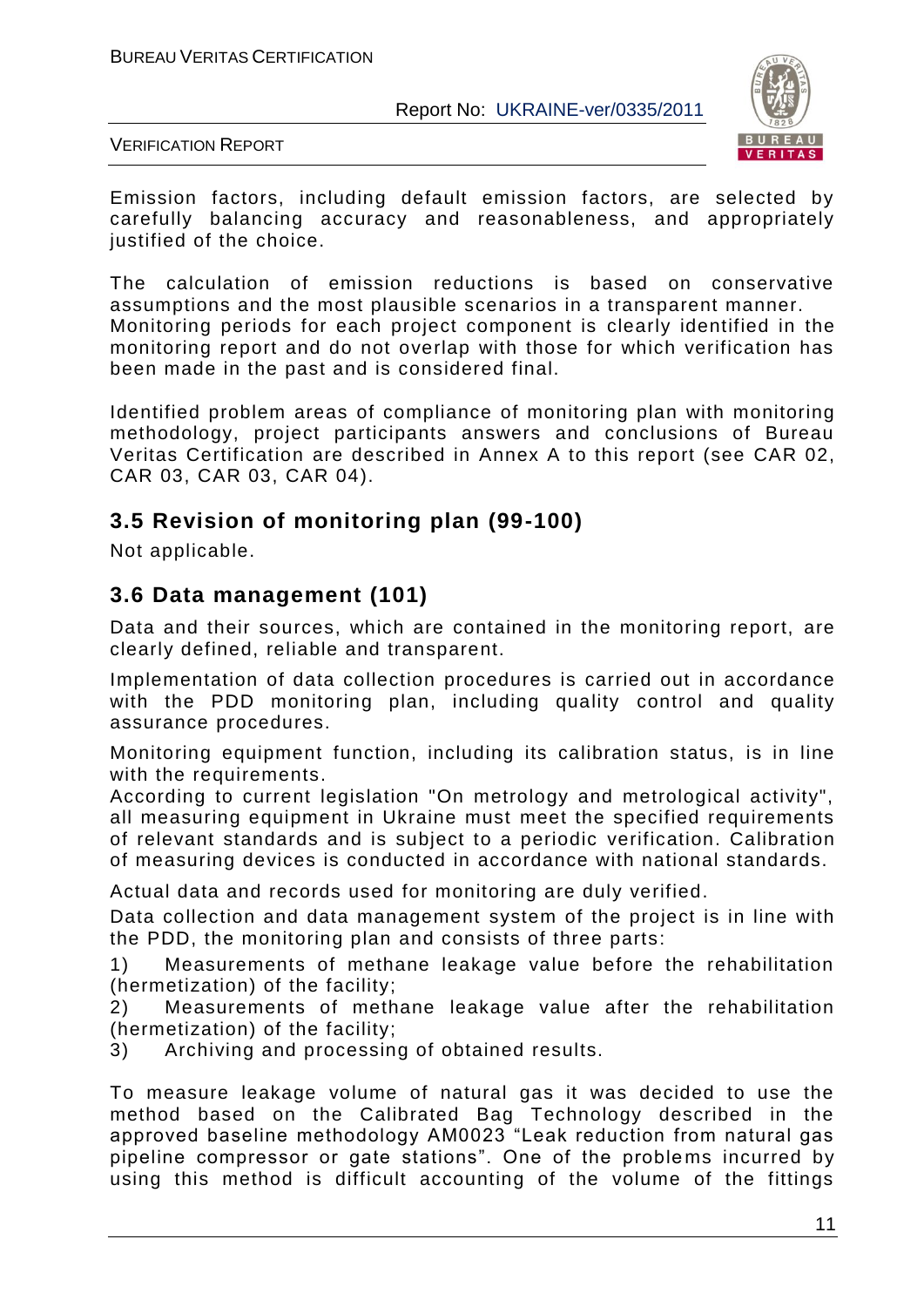

VERIFICATION REPORT

where measurements are done, and the initial air volume when determining gas volume received in the bag.

To solve these problems a special installation was made on the basis of plastic container of known volume (0.87  $\textsf{m}^{3}$ ), package, plastic hose and pressure gauge.

In order to ensure successful implementation of the project and the credibility and verifiability of the emissions reductions achieved, the project must have a well-organized management system.

Collection and processing of parameters, coordination of work of all departments and services of OJSC "Odesagas" related to the project implementation is done by specially created Working team. The structure of the Working team is shown in the Figure 1.



**Figure 1 Structure of the Working team**

Sergiy Oleksandrovych Stryzhak and Lyudmyla Andriyivna Kulbida are responsible for collection of all information provided for by the monitoring plan, and for making all necessary settlements. Archiving of all received information in the result of measurements and settlements is done under guidance of Kateryna Sergiyivna Burova. The head of the working team (Nataliya Genadiyivna Orlova) on the basis of received information determines the plan of measures under the Project and scope of resources required. Technical maintenance of the Project is carried out by Dmytro Moyseyovych Oks and Yevgen Viktorovych Kurkin.

Regular maintenance of GDP (CGDP) gas equipment is carried out once per year, technical maintenance - once per half year.

All the necessary information on monitoring of GHG emissions is stored in paper and/or electronic form and will be stored until the end of the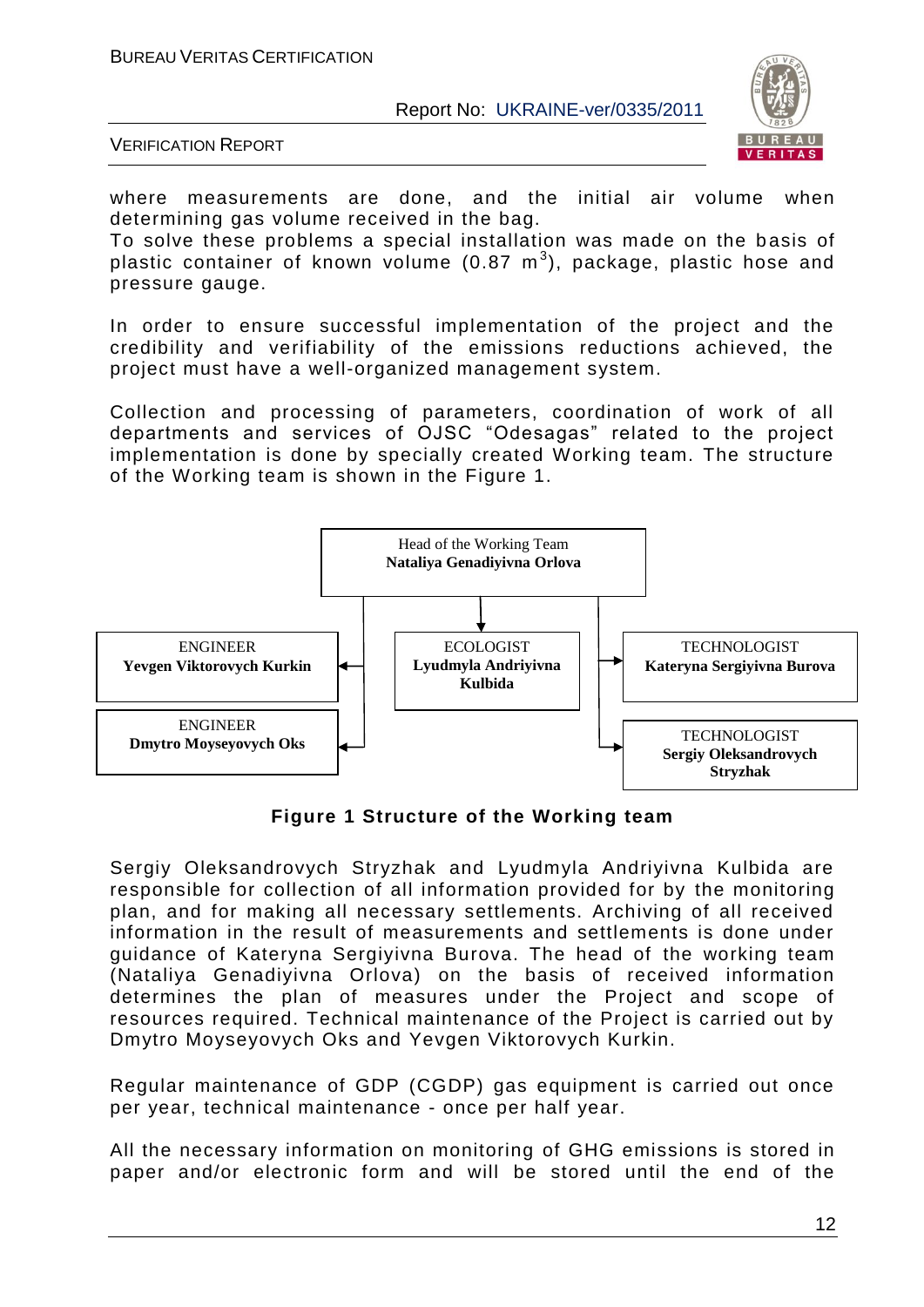

VERIFICATION REPORT

crediting period and two years after the last transaction with emission reduction units.

The monitoring Report version 02 provides sufficient information about the intended role, responsibilities and authorities for implementing and maintaining monitoring procedures, including data management. Verification group confirms the effectiveness of existing management system and operating system and considers them suitable for reliable monitoring of the project.

Identified problem areas of data management, project participants answers and conclusions of the Bureau Veritas Certification are described in Annex A to this report (see CAR 05, CAR 06, CAR 07, CL 01, CL 02).

# **3.7 Verification regarding programs of activities (102-110)**

Not applicable.

# **4 VERIFICATION OPINION**

Bureau Veritas Certification has performed the sixth periodic verification of the "Reduction of natural gas emissions at OJSC "Odesagas" gate stations and gas distribution networks" Project for the period of May 1, 2011-July 31, 2011, which applies the JI Specific Approach. The verification was performed on the basis of UNFCCC criteria and host country criteria and also on the criteria given to provide for consistent project operations, monitoring and reporting.

The verification consisted of the following three phases: i) desk review of the project design and the baseline and monitoring plan; ii) follow -up interviews with project stakeholders; iii) resolution of outstanding issues and the issuance of the final verification report and opinion.

The management of OJSC "Odesagas" is responsible for the preparation of the GHG emissions data and the reported GHG emissions reductions of the project on the basis set out within the project Monitoring and Verification Plan indicated in the final PDD version 06. The development and maintenance of records and reporting procedures in accordance with that plan, including the calculation and determination of GHG emission reductions from the project, is the responsibility of the management of the project.

Bureau Veritas Certification verified the Project Monitoring Report version 02 for the reporting period 01/05/2011-31/07/2011 as indicated below. Bureau Veritas Certification confirms that the project is implemented as per approved PDD version. Installed equipment being essential for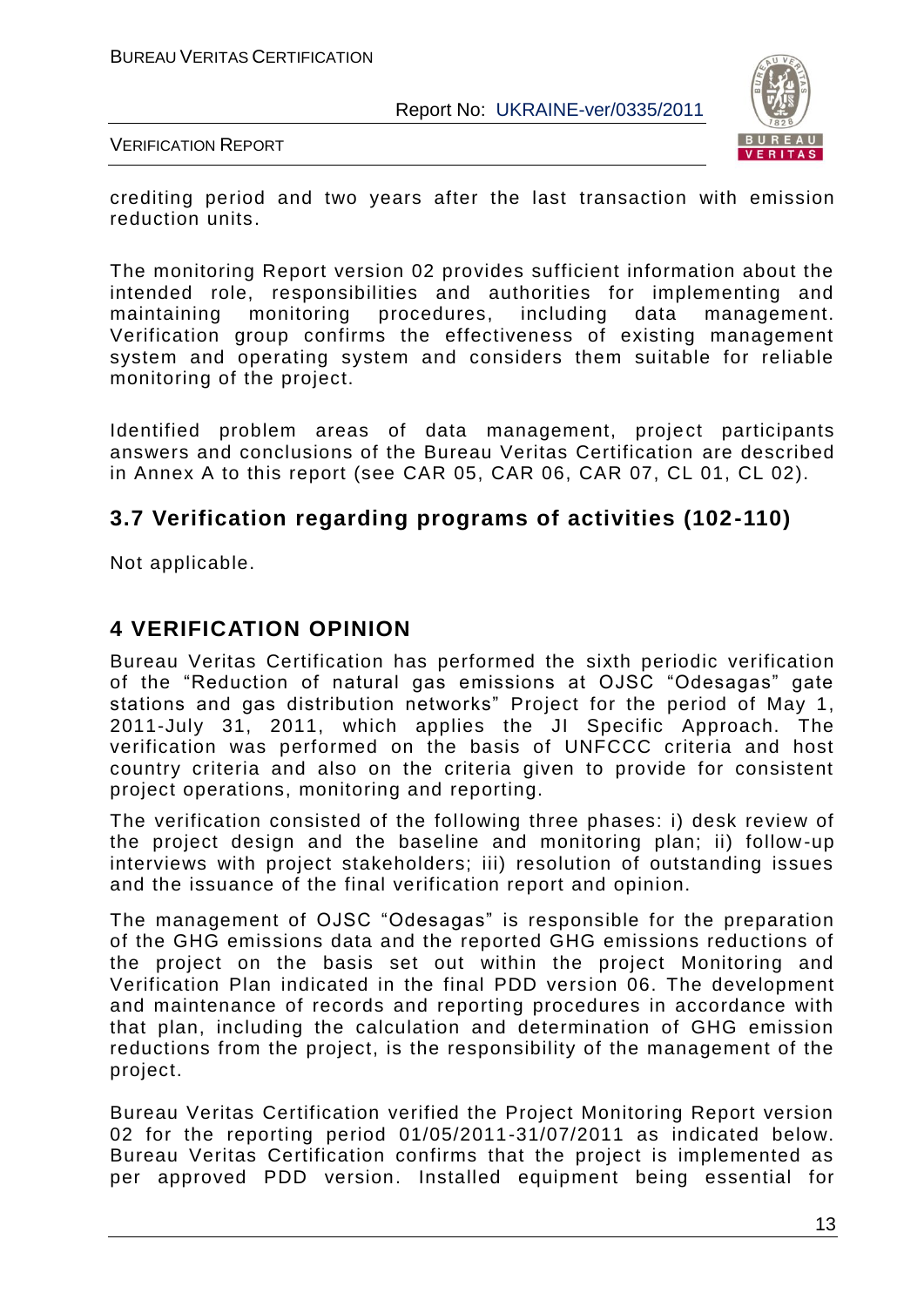

VERIFICATION REPORT

generating emission reduction runs reliably and is calibrated appropriately. The monitoring system is in place and the project is generating GHG emission reductions.

Bureau Veritas Certification can confirm that the GHG emission r eduction is calculated without material misstatements. Our opinion relates to the project"s GHG emissions and resulting GHG emissions reductions reported and related to the approved project baseline and monitoring, and its associated documents. Based on the information we have seen and evaluated, we confirm the following statement:

Reporting period: from 01/05/2011 to 31/07/2011 Baseline emissions : 161 151 t CO<sub>2</sub> equivalents; Project emissions : 23 269 t CO<sub>2</sub> equivalents; Emission Reductions : 137 882 t CO<sub>2</sub> equivalents.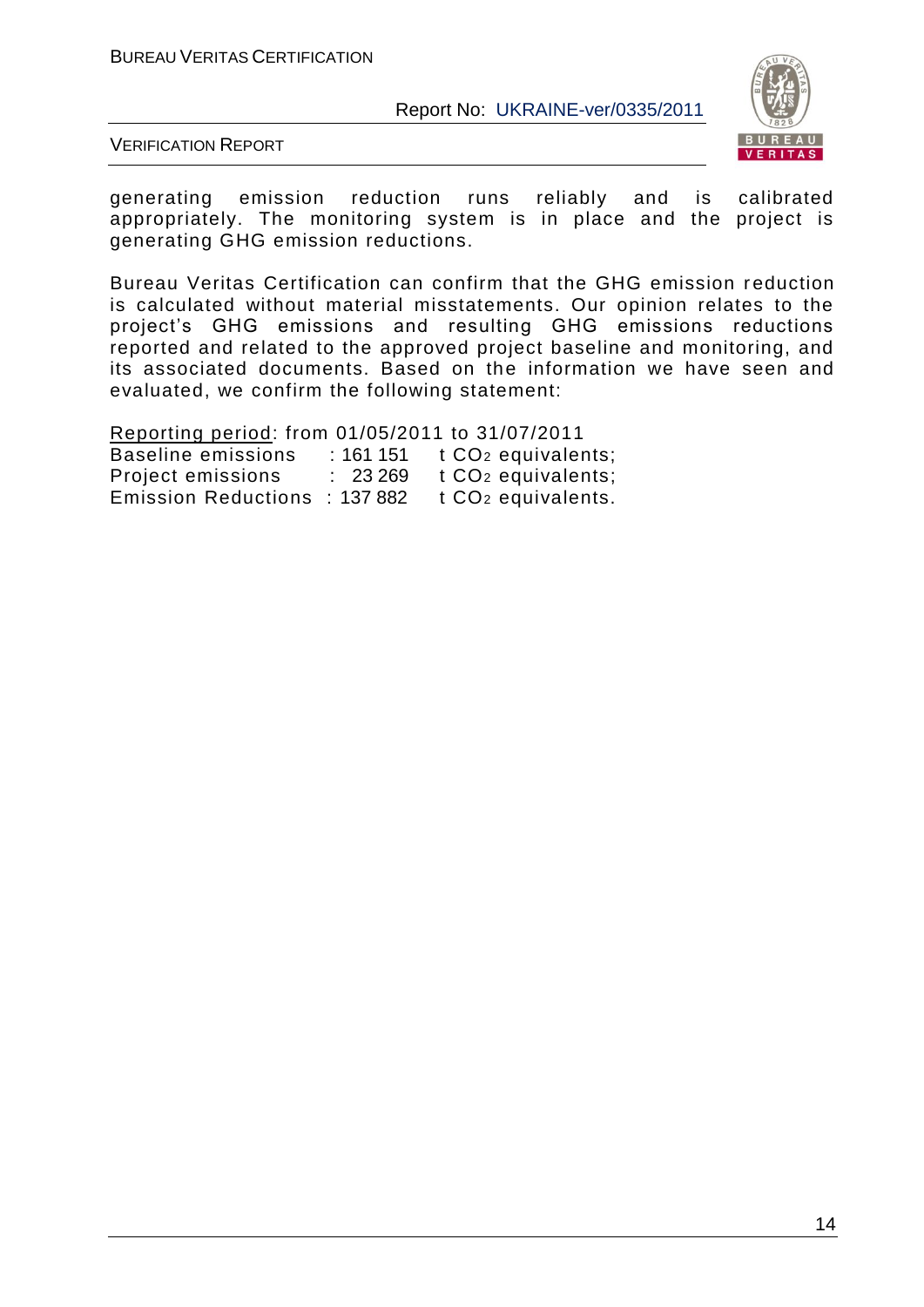

VERIFICATION REPORT

# **5 REFERENCES**

#### **Category 1 Documents:**

Documents provided by the project participants that relate directly to the GHG components of the project.

The PDD of "Reduction of natural gas emissions at OJSC

- /1/ "Odesagas" gate stations and gas distribution networks" JI Project, version 06, dated December 10, 2009 Determination Report of "Reduction of natural gas emissions at OJSC
- /2/ "Odesagas" gate stations and gas distribution networks" JI Project , issued by Bureau Veritas Certification Holding SAS dated December 26, 2009 Monitoring Report of "Reduction of natural gas emissions at OJSC
- /3/ "Odesagas" gate stations and gas distribution networks" JI Project , version 01, dated August 1, 2011

Monitoring Report of "Reduction of natural gas emissions at OJSC

- /4/ "Odesagas" gate stations and gas distribution networks" JI Project , version 02, dated August 4, 2011 Annex A. Calculation of greenhouse gas emissions reductions at
- /5/ OJSC "Odesagas" gate stations and gas distribution networks for 3 months (from May 1 to July 31) 2011
- /6/ Letter of Approval №1566/23/7 dated 25/12/2009 issued by the National Environmental Investment Agency of Ukraine
- /7/ Letter of Approval №1602/1102-0023 dated 21/12/2009 issued by the Danish Energy Agency, the Danish Ministry of Climate and Energy)

### **Category 2 Documents:**

Background documents related to the design and/or methodologies employed in the design or other reference documents.

- $/1/$  Instruction for exploitation of gas-analyzer Severin SR-5
- /2/ Appearance of gas-analyzer Severin SR-5
- /3/ Calibration certificate of gas-analyzer Severin SR-5 N 041020010, dated 23/12/09
- /4/ Calibration certificate of gas-analyzer Severin SR-5 №041020009, dated 12/03/10
- /5/ Certificate of state metrological attestation of gas-analyzer SR-5 N 041020009 dated 10/12/08
- /6/ Appearance of gas-analyzer SR-5 N041020009, back
- /7/ Appearance of thermometer TL C-4
- /8/ Passport of thermometer TL C-4, dated 25/10.10
- /9/ Stop-watch timer with passport, dated January 1978
- /10/ Manual of barometer D-59-N, dated 06.17.04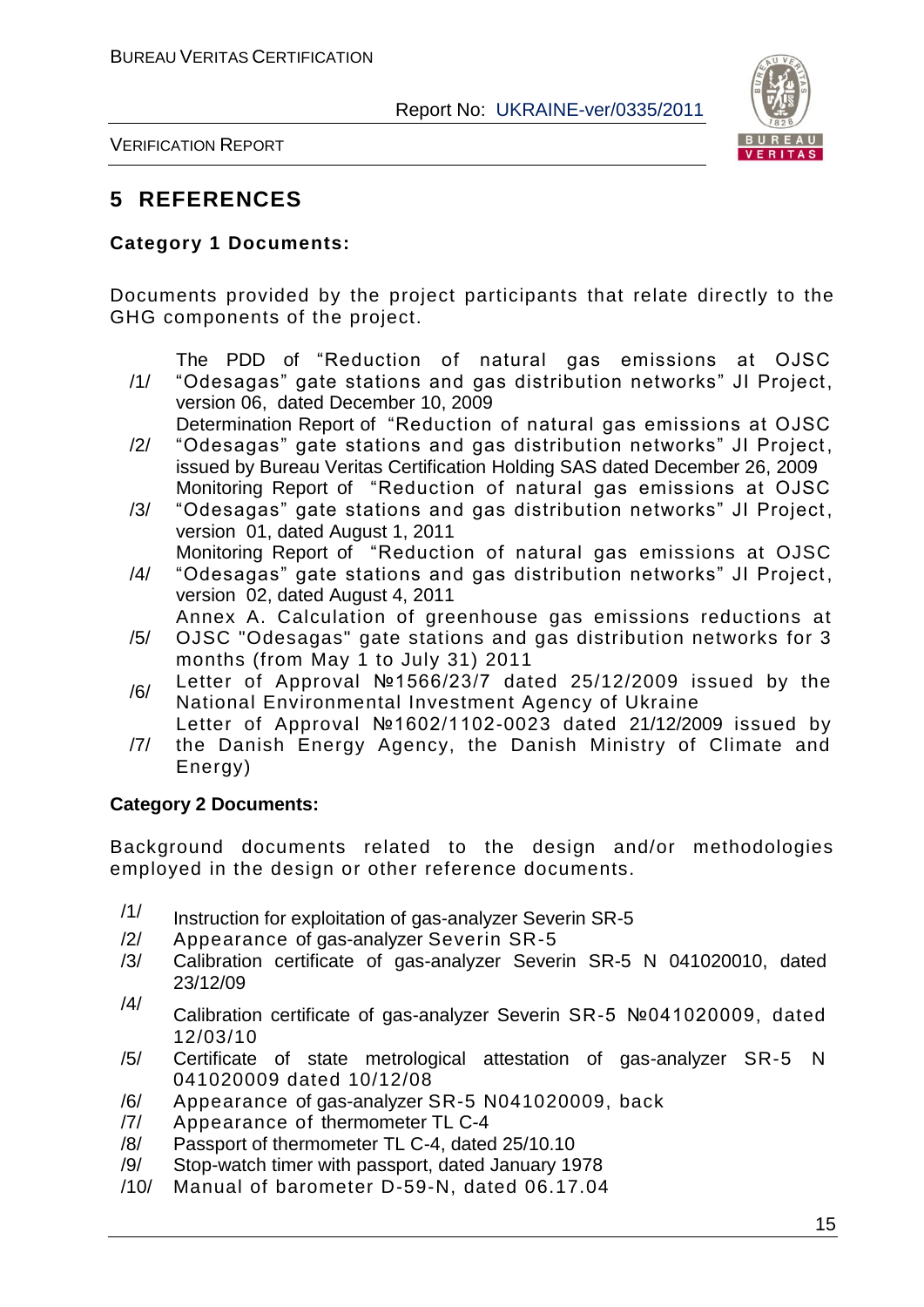

- /11/ Calibration certificate of barometer D-59-N, dated 27/09/08
- /12/ Calibration certificate of barometer D-59-N, dated 15/12/09
- /13/ Statement of measurements on unscheduled works of GDP (CGDP) hermetization of OJSC "Odesagas", May 2010
- /14/ Statement of measurements on unscheduled works of GDP (CGDP) hermetization of OJSC "Odesagas", June 2010
- /15/ Statement of measurements on unscheduled works of GDP (CGDP) hermetization of OJSC "Odesagas", April 2010
- /16/ Statement of measurements on unscheduled works of GDP (CGDP) hermetization of OJSC "Odesagas", April 2011
- $/17/$  Order on formation of a working team on JI project dated 12/01/05
- /18/ Program of initial monitoring measurements for OJSC "Odesagas" gate stations and gas distribution networks GDP-075, 1 Melitopolska Str. dated 02/04/2005
- /19/ Program of initial monitoring measurements for OJSC "Odesagas" gate stations and gas distribution networks GDP-075, 1 Melitopolska Str. dated 12/06/2006
- /20/ Program of initial monitoring measurements for OJSC "Odesagas" gate stations and gas distribution networks GDP-075, 1 Melitopolska Str. dated 25/06/2007
- /21/ Program of initial monitoring measurements for OJSC "Odesagas" gate stations and gas distribution networks GDP-075, 1 Melitopolska Str. dated 10/06/2008
- /22/ Program of initial monitoring measurements for OJSC "Odesagas" gate stations and gas distribution networks GDP-075, 1 Melitopolska Str. dated 15/06/2009
- /23/ Program of initial monitoring measurements for OJSC "Odesagas" gate stations and gas distribution networks GDP-075, 1 Melitopolska Str. dated 04/06/2010
- /24/ Program of initial monitoring measurements for OJSC "Odesagas" gate stations and gas distribution networks GDP-073, 6 the 3<sup>rd</sup> Stupinchatyi per., dated 05/04/2010
- /25/ Program of initial monitoring measurements for OJSC "Odesagas" gate stations and gas distribution networks GDP-044, 25 Lokomotyvna Str. dated 06/04/2010
- /26/ GDP-59 in municipal park, cross-roads of Lanzheronivska and Derybasivska
- /27/ Maintenance logbook GDP-59
- /28/ Latch in isolation when measuring leakage, GDP-140, 45 Dm. Donkoy Str.
- /29/ The device of measuring leakages in operation
- /30/ Gauge D-59-N
- /31/ Working gas analyzer
- /32/ Stopwatch timer
- /33/ General appearance of GDP-140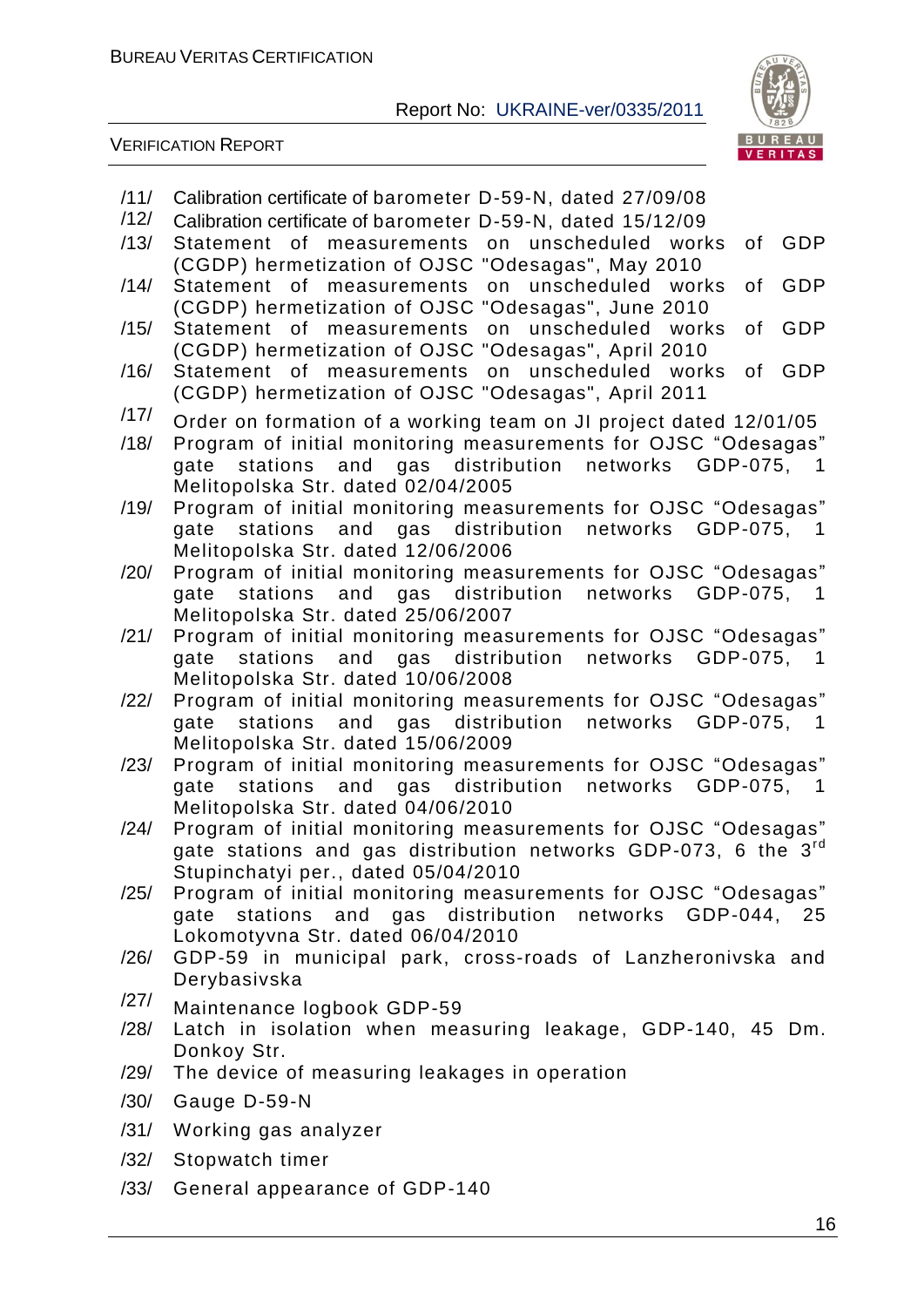

#### VERIFICATION REPORT

- /34/ Output latch at GDP-140
- /35/ Staff gauge at GDP-140
- /36/ Regulator of gas flow at GDP-140
- /37/ Maintenance logbook of GDP-140
- /38/ The form of leakage records

#### **Persons interviewed:**

List of persons interviewed during the verification or persons that contributed with other information that is not included in the documents listed above.

|      | <b>Name</b>         | Organization                               | <b>Position</b>                                                  |
|------|---------------------|--------------------------------------------|------------------------------------------------------------------|
| /1/  | Gerasymenko<br>V.O. | OJSC "Odesagas"                            | executive director                                               |
| /2/  | Zatynayko Y. L.     | OJSC "Odesagas"                            | chief engineer                                                   |
| /3/  | Orlova N.G.         | OJSC "Odesagas"                            | head of production and<br>technical department                   |
| /4/  | Oks D.M.            | OJSC "Odesagas"                            | head of production and<br>department<br>technical<br><b>UEGG</b> |
| /5/  | Kulbida L.A.        | OJSC "Odesagas"                            | engineer of LOP                                                  |
| /6/  | Burova K.S.         | OJSC "Odesagas"                            | engineer<br>of production<br>and technical department            |
| 7    | Stryzhak S.O.       | OJSC "Odesagas"                            | head of SEUG and DV<br><b>UEGG</b>                               |
| /8/  | Khodorchuk V.Y.     | ETI<br>«Biotekhnika"<br><b>UASA</b>        | scientific secretary                                             |
| /9/  | Dorovskyi V.I.      | ETI<br>«Biotekhnika"<br><b>UASA</b>        | head of the laboratory                                           |
| /10/ | Tsvigovskyi M.K.    | <b>ETI</b><br>«Biotekhnika"<br><b>UASA</b> | 0f<br>deputy<br>head<br>department                               |
| /11/ | Ivchuk V.V.         | Odesa<br>interregional<br>administration   | chief engineer                                                   |
| /12/ | Korzhov S.M.        | Ananyivsk<br>administration                | chief engineer                                                   |
| /13/ | Yakymchuk V.I.      | <b>Berezovsk</b><br>administration         | chief engineer                                                   |
| /14/ | Ivanov O.T.         | <b>Bolgradsk</b><br>administration         | chief engineer                                                   |
| /15/ | Zhebrovskyi<br>O.M. | Ivanivsk<br>administration                 | chief engineer                                                   |
| /16/ | Bogovyk O.L.        | Ovidiopilsk<br>administration              | chief engineer                                                   |
| /17/ | Shyshovskyi<br>A.O. | <b>Odessa City Council</b>                 | chairman of the standing<br>committee of regulatory              |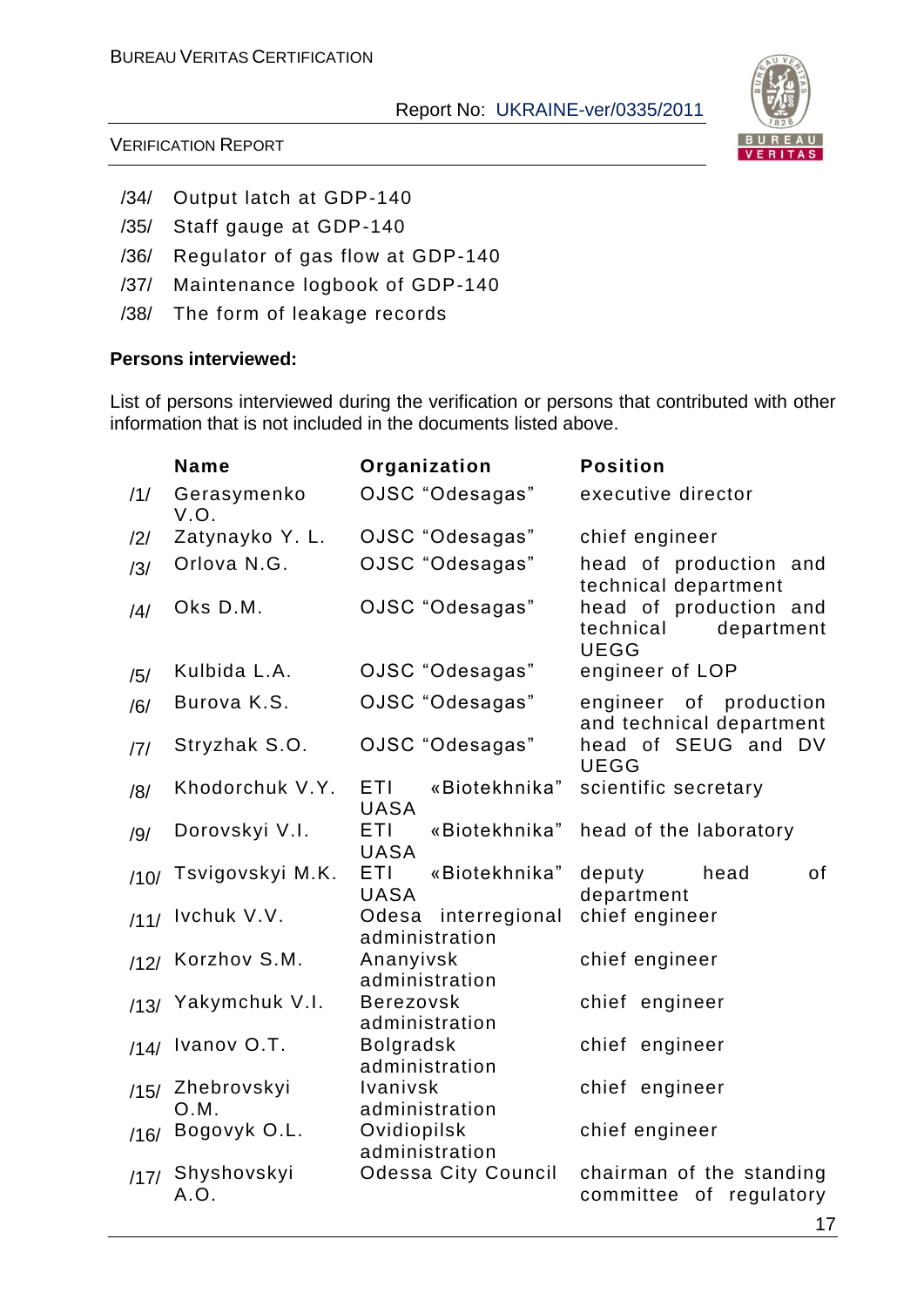

VERIFICATION REPORT

<sub>/18/</sub> Ivanov A.Y. Commission on fuel vice chairman and energy complex, energy saving and housing and utilities sector

policy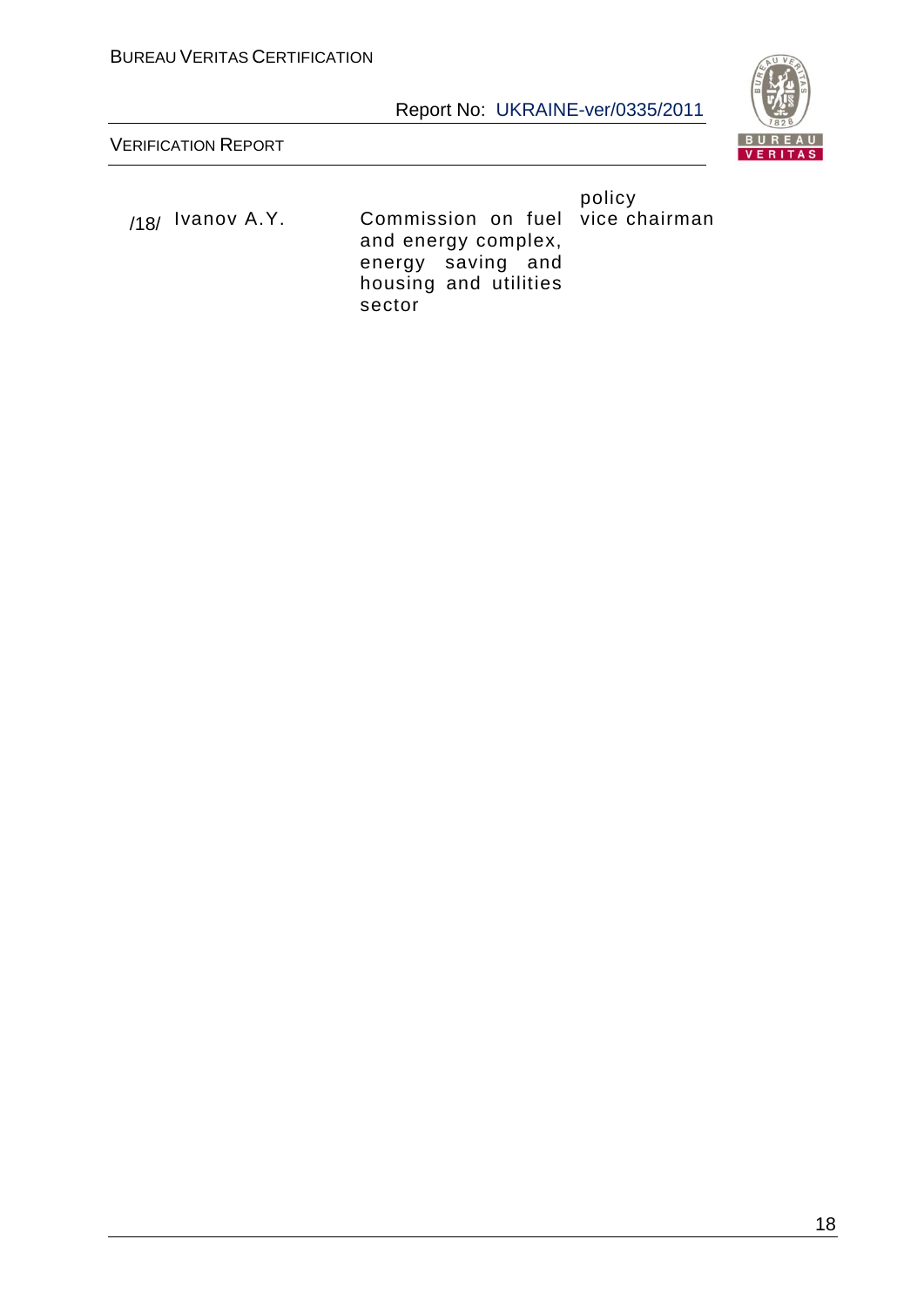

#### VERIFICATION REPORT

ANNEX A: VERIFICATION PROTOCOL

#### **BUREAU VERITAS CERTIFICATION HOLDING SAS**

#### **JI PROJECT VERIFICATION PROTOCOL**

#### **Check list for verification, according to the JOINT IMPLEMENTATION DETERMINATION AND VERIFICATION MANUAL (Version 01)**

| <b>DVM</b><br>Paragraph       | <b>Check Item</b>                                                                                                                                                                                                                                                                                           | <b>Initial finding</b>                                                                                                                                                                                                                    | <b>Action requested to</b><br>project<br>participants              | <b>Review of project</b><br><b>Participants' action</b> | <b>Conclusion</b> |
|-------------------------------|-------------------------------------------------------------------------------------------------------------------------------------------------------------------------------------------------------------------------------------------------------------------------------------------------------------|-------------------------------------------------------------------------------------------------------------------------------------------------------------------------------------------------------------------------------------------|--------------------------------------------------------------------|---------------------------------------------------------|-------------------|
|                               | <b>Project approvals by Parties involved</b>                                                                                                                                                                                                                                                                |                                                                                                                                                                                                                                           |                                                                    |                                                         |                   |
| 90                            | Has the NFPs of at least one Party<br>involved, other than the host Party,<br>issued a written project approval when The Letters of Approval<br>submitting the first verification report to  <br>the secretariat for publication in<br>accordance with paragraph 38 of the JI<br>guidelines, at the latest? | been<br>The<br>project<br>has<br>approved by both parties.<br>were presented to the<br>verification team. Letters of<br>Approval by both Parties<br>were submitted<br>the<br>to<br>the<br>final<br>secretariat on<br>determination stage. | N/a                                                                | N/a                                                     | <b>OK</b>         |
| 91                            | Are all the written project approvals by<br>Parties involved unconditional?                                                                                                                                                                                                                                 | Yes, all the written project<br>approvals by Parties involved<br>are unconditional.                                                                                                                                                       | N/a                                                                | N/a                                                     | <b>OK</b>         |
| <b>Project implementation</b> |                                                                                                                                                                                                                                                                                                             |                                                                                                                                                                                                                                           |                                                                    |                                                         |                   |
| 92                            | Has the project been implemented in  <br>accordance with the PDD regarding  <br>has been<br>determination<br>which<br>the                                                                                                                                                                                   | Yes, the project has been<br>implemented in accordance<br>with the PDD, which is                                                                                                                                                          | Please,<br><b>CAR</b><br>01.<br>provide the number of<br>repaired, | The<br>of<br>number<br>repaired<br>(reconstructed,      | OK                |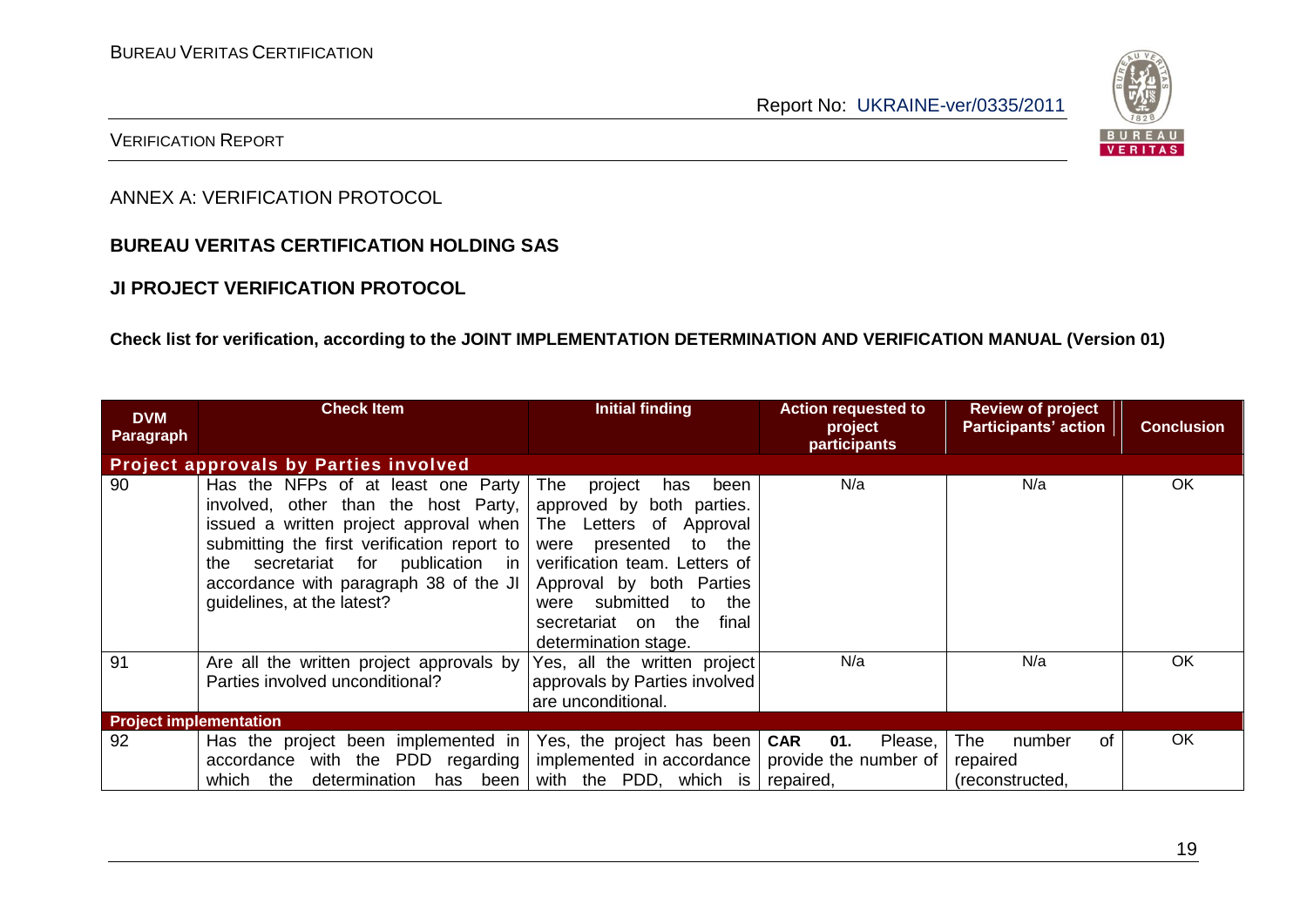

| <b>DVM</b>       | <b>Check Item</b>                                                 | <b>Initial finding</b>                                                                                                                                                                                                                                                                                                                                                                                                                                                                                                                                                                                                                                                                                                                                                                                                                       | <b>Action requested to</b>                                                                 | <b>Review of project</b>                                                                                                               |                   |
|------------------|-------------------------------------------------------------------|----------------------------------------------------------------------------------------------------------------------------------------------------------------------------------------------------------------------------------------------------------------------------------------------------------------------------------------------------------------------------------------------------------------------------------------------------------------------------------------------------------------------------------------------------------------------------------------------------------------------------------------------------------------------------------------------------------------------------------------------------------------------------------------------------------------------------------------------|--------------------------------------------------------------------------------------------|----------------------------------------------------------------------------------------------------------------------------------------|-------------------|
| <b>Paragraph</b> |                                                                   |                                                                                                                                                                                                                                                                                                                                                                                                                                                                                                                                                                                                                                                                                                                                                                                                                                              | project<br>participants                                                                    | <b>Participants' action</b>                                                                                                            | <b>Conclusion</b> |
|                  | deemed final and is so listed on the<br><b>UNFCCC JI website?</b> | listed on the UNFCCC JI<br>website.<br>The goal of the project is<br>reduction of natural gas<br>leakages in gas distribution<br>points and in cabinet-type<br>distribution<br>points,<br>gas<br>which will result in reduction<br>of methane emissions into<br>the atmosphere, which is a<br>greenhouse gas. The main<br>sources of leakage are<br>junctions of the elements of<br>gas-distribution points and<br>cabinet-type gas distribution<br>points. Many connecting<br>parts of GDP and CGDP<br>require repair in the result of<br>quick wear of compactor<br>elements. Within the scope<br>of the project for repair of<br>GDP and CGDP equipment,<br>for the purpose of leakage<br>elimination,<br>modern<br>compacting materials will be<br>used, replacing service and<br>repair practice based on<br>rubberized asbestos fabric | reconstructed<br>and<br><b>GDP</b><br>replaced<br>(CGDP)<br>in<br>the<br>reporting period. | <b>GDP</b><br>replaced)<br>(CGDP) under the<br>project in periods is<br>provided in Table 1<br>of the Monitoring<br>Report version 02. |                   |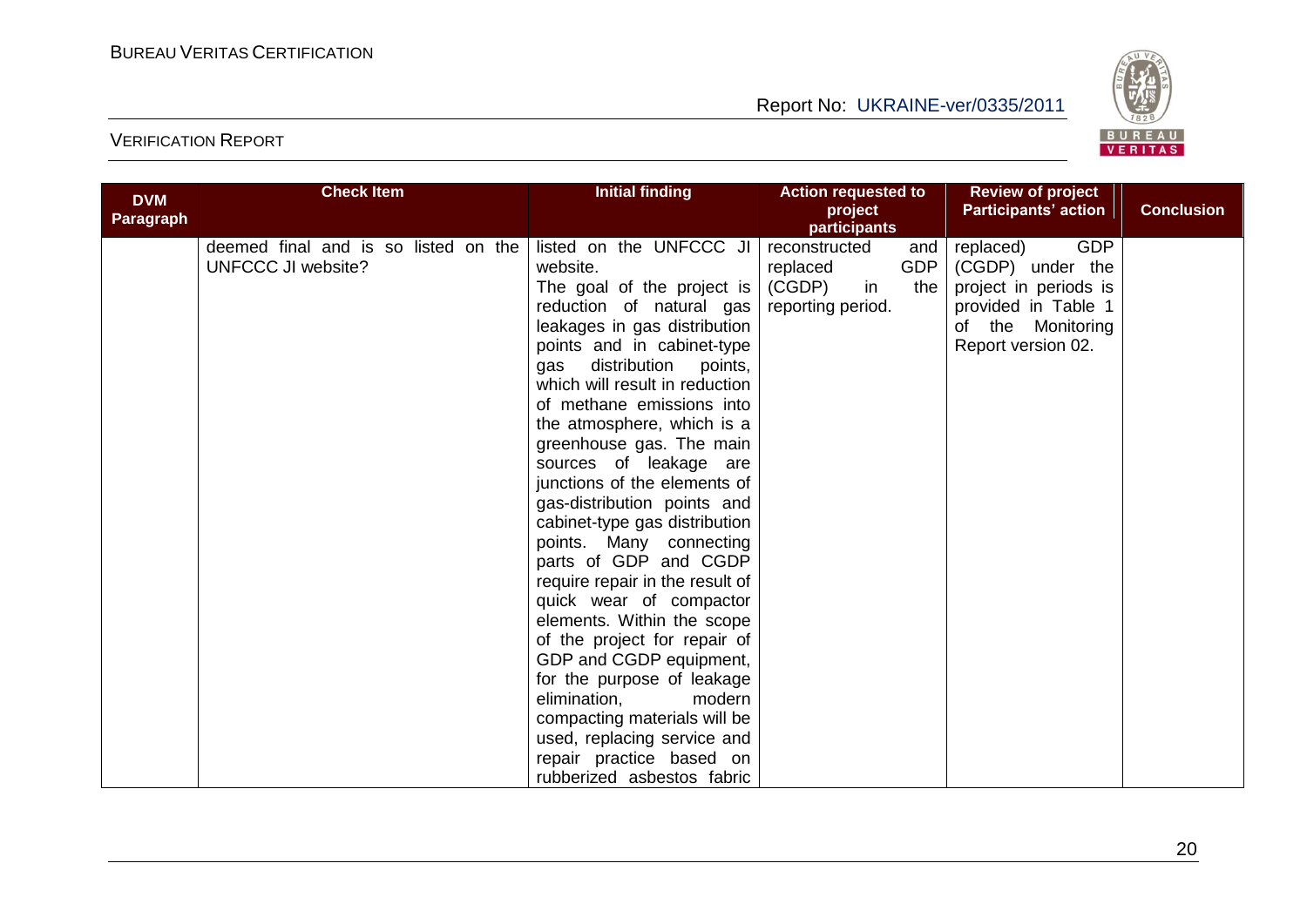

| <b>DVM</b><br>Paragraph | <b>Check Item</b>                                                                                                                                                                                                                                                                                                  | <b>Initial finding</b>                                                                                                                                                                                                             | <b>Action requested to</b><br>project<br>participants                                                                                                                                                                                                         | <b>Review of project</b><br><b>Participants' action</b>          | <b>Conclusion</b> |
|-------------------------|--------------------------------------------------------------------------------------------------------------------------------------------------------------------------------------------------------------------------------------------------------------------------------------------------------------------|------------------------------------------------------------------------------------------------------------------------------------------------------------------------------------------------------------------------------------|---------------------------------------------------------------------------------------------------------------------------------------------------------------------------------------------------------------------------------------------------------------|------------------------------------------------------------------|-------------------|
|                         |                                                                                                                                                                                                                                                                                                                    | and rubber gaskets, and<br>compacting padding made<br>of cotton fiber with fat<br>asbestos<br>soakage<br>and<br>graphite filler, which results<br>additional<br>methane<br>ın<br>which<br>leakage,<br>is<br>a a<br>greenhouse gas. |                                                                                                                                                                                                                                                               |                                                                  |                   |
| 93                      | What is the status of operation of the<br>project during the monitoring period?                                                                                                                                                                                                                                    | The Project was operational<br>for the whole monitoring<br>period, which is 01/05/2011<br>$-31/07/2011.$                                                                                                                           | N/a                                                                                                                                                                                                                                                           | N/a                                                              | <b>OK</b>         |
|                         | <b>Compliance with monitoring plan</b>                                                                                                                                                                                                                                                                             |                                                                                                                                                                                                                                    |                                                                                                                                                                                                                                                               |                                                                  |                   |
| 94                      | Did the monitoring occur in accordance Yes, the monitoring was <b>CAR 02.</b> A specific<br>with the monitoring plan included in the carried out in accordance approach based on<br>PDD regarding which the determination with the<br>has been deemed final and is so listed included<br>on the UNFCCC JI website? | monitoring<br>in<br>the<br>which<br>regarding<br>has<br>determination<br>deemed final and is so listed methodology AM0023<br>on the UNFCCC JI website.                                                                             | plan the approved by the<br><b>PDD</b> Executive Committee<br>the of Clean Development<br>been Mechanism<br>version 3.0 was used<br>in the project when<br>determining<br>the<br>baseline.<br>Please<br>provide reference to<br>the methodology in<br>the MR. | Required references<br>were provided in the<br>MR of version 02. | OK                |
| 95(a)                   | For calculating the emission reductions   To calculate the emission                                                                                                                                                                                                                                                |                                                                                                                                                                                                                                    | N/a                                                                                                                                                                                                                                                           | N/a                                                              | <b>OK</b>         |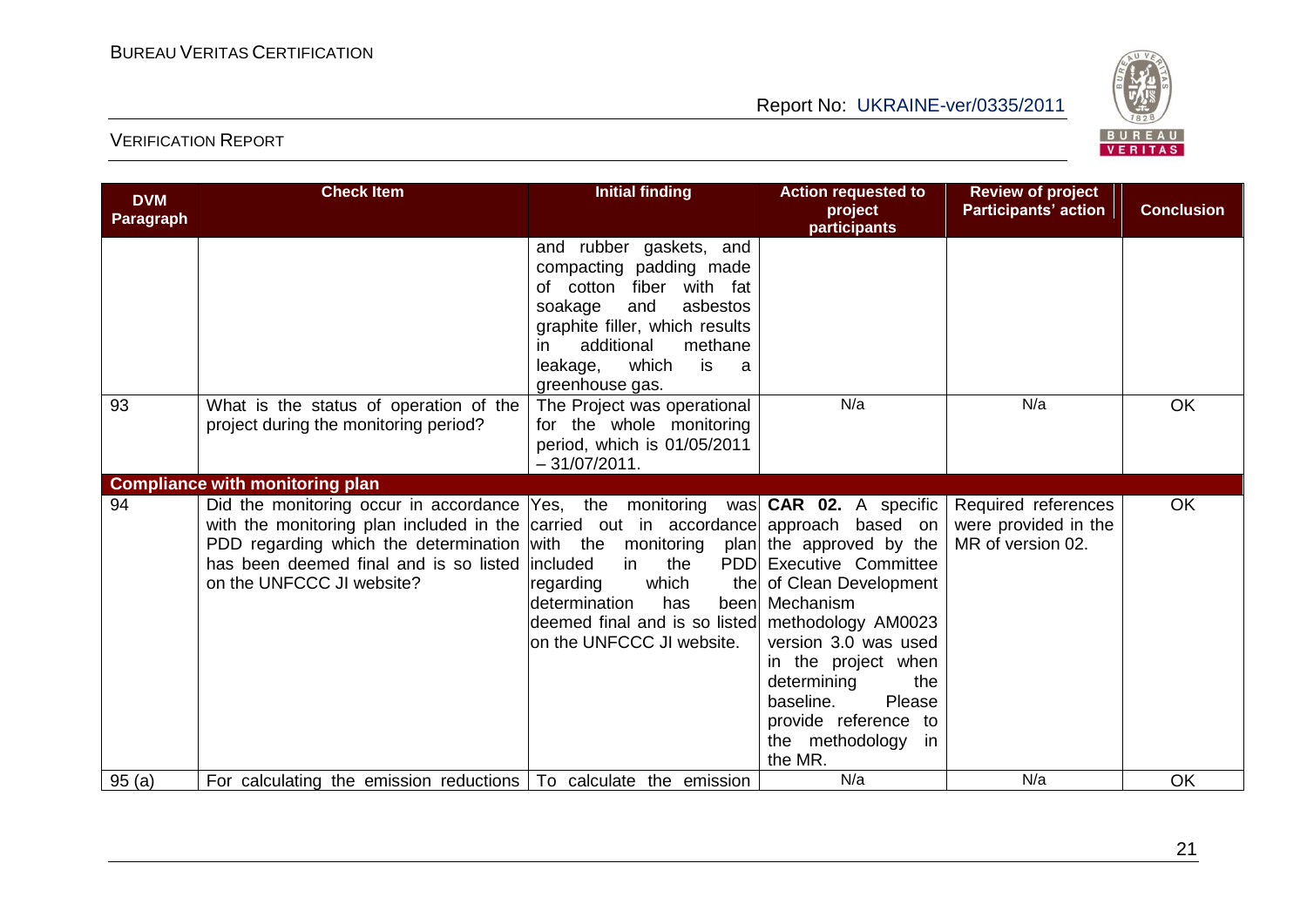

| <b>DVM</b> | <b>Check Item</b>                             | <b>Initial finding</b>        | <b>Action requested to</b>  | <b>Review of project</b>    |                   |
|------------|-----------------------------------------------|-------------------------------|-----------------------------|-----------------------------|-------------------|
| Paragraph  |                                               |                               | project<br>participants     | <b>Participants' action</b> | <b>Conclusion</b> |
|            | or enhancements of net removals, were         | reductions such key factors   |                             |                             |                   |
|            | key factors, e.g. those listed in 23 (b) (i)- | as the rate of leakage for    |                             |                             |                   |
|            | (vii) above, influencing the baseline         | each leakage found, gas       |                             |                             |                   |
|            | emissions or net removals and the             | temperature and pressure,     |                             |                             |                   |
|            | activity level of the project and the         | volume of capacity, the       |                             |                             |                   |
|            | emissions or removals as well as risks        | concentration of methane in   |                             |                             |                   |
|            | associated with the project taken into        | the sample, the time for      |                             |                             |                   |
|            | account, as appropriate?                      | which the concentration of    |                             |                             |                   |
|            |                                               | methane in the volume         |                             |                             |                   |
|            |                                               | capacity reaches a certain    |                             |                             |                   |
|            |                                               | level,<br>experience<br>in    |                             |                             |                   |
|            |                                               | implementing<br>measures      |                             |                             |                   |
|            |                                               | envisaged by the project,     |                             |                             |                   |
|            |                                               | the current practice that     |                             |                             |                   |
|            |                                               | exists in Ukraine in this     |                             |                             |                   |
|            |                                               | area, financial costs and the |                             |                             |                   |
|            |                                               | availability of expertise,    |                             |                             |                   |
|            |                                               | legislation affecting<br>the  |                             |                             |                   |
|            |                                               | emissions in the baseline,    |                             |                             |                   |
|            |                                               | level of activity on the      |                             |                             |                   |
|            |                                               | project and the<br>project    |                             |                             |                   |
|            |                                               | risks<br>emissions<br>and     |                             |                             |                   |
|            |                                               | associated with the project   |                             |                             |                   |
|            |                                               | taken<br>were<br>into         |                             |                             |                   |
|            |                                               | consideration.                |                             |                             |                   |
| 95(b)      | Are data sources used for calculating         | Yes, data sources used for    | <b>CAR</b><br>03.<br>Please | Correction<br>were          | <b>OK</b>         |
|            | emission reductions or enhancements of        | calculating<br>emission       | specify the baseline,       | made in the MR of           |                   |
|            | net removals clearly identified, reliable     | reductions,<br>such<br>as     | project emissions and       | version 02.                 |                   |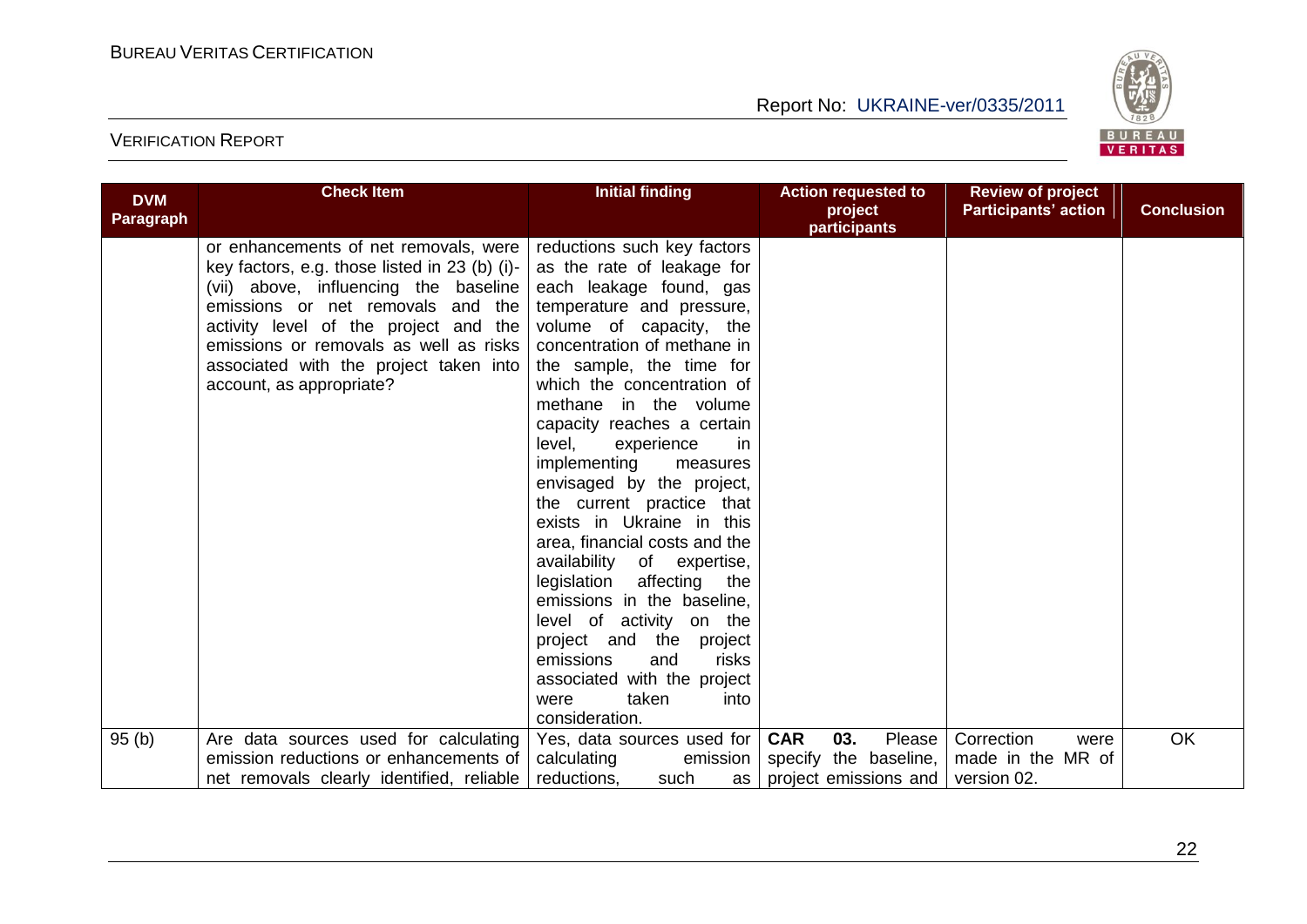

| <b>DVM</b><br><b>Paragraph</b> | <b>Check Item</b>                                                                                                                                                                                                                                                                                                                                                            | <b>Initial finding</b>                                                                                                                                                                                                                                                                                                                                                                                                                                                                                          | <b>Action requested to</b><br>project                                                                                                                                                                                                                | <b>Review of project</b><br><b>Participants' action</b>                              | <b>Conclusion</b> |
|--------------------------------|------------------------------------------------------------------------------------------------------------------------------------------------------------------------------------------------------------------------------------------------------------------------------------------------------------------------------------------------------------------------------|-----------------------------------------------------------------------------------------------------------------------------------------------------------------------------------------------------------------------------------------------------------------------------------------------------------------------------------------------------------------------------------------------------------------------------------------------------------------------------------------------------------------|------------------------------------------------------------------------------------------------------------------------------------------------------------------------------------------------------------------------------------------------------|--------------------------------------------------------------------------------------|-------------------|
| 95(c)                          | and transparent?<br>Are emission factors, including default Yes,<br>emission factors, if used for calculating including default emission<br>emission<br>reductions<br>the<br>enhancements of net removals, selected calculating<br>by carefully balancing accuracy and reductions or enhancements<br>reasonableness, and<br>appropriately of net<br>justified of the choice? | calibrated<br>measuring<br>equipment (gas analyzer),<br>stop-watch timer 'SOS pr-<br>$2b-2'$ ,<br>mercury<br>glass<br>thermometer of TL-4 type<br>and flow meter, information<br>from manufacturers<br>and<br>IPCC are clearly identified,<br>reliable and transparent.<br>emission<br>factors,<br>or factors, that were used for<br>the<br>emission<br>removals,<br>were<br>carefully<br>selected<br>by<br>balancing<br>and<br>accuracy<br>reasonableness,<br>and<br>appropriately justified of the<br>choice. | participants<br>emission reductions in<br>t $CO2$ equivalent.<br>Please<br><b>CAR</b><br>04.<br>specify correct data<br>units of parameters,<br>that<br>are used in<br>calculations of GHG<br>emissions<br>and<br>specified in Table 2 of<br>the MR. | Corrections<br>were<br>made in Table 2 of<br>the Monitoring report<br>of version 02. | OK                |
|                                | <b>Applicable to JI SSC projects only</b>                                                                                                                                                                                                                                                                                                                                    |                                                                                                                                                                                                                                                                                                                                                                                                                                                                                                                 |                                                                                                                                                                                                                                                      |                                                                                      |                   |
| 96                             | Is the relevant threshold to be classified<br>as JI SSC project not exceeded during<br>the monitoring period on an annual<br>average basis?<br>If the threshold is exceeded, is the<br>reduction<br>maximum emission<br>level                                                                                                                                                | N/a                                                                                                                                                                                                                                                                                                                                                                                                                                                                                                             | N/a                                                                                                                                                                                                                                                  | N/a                                                                                  | <b>OK</b>         |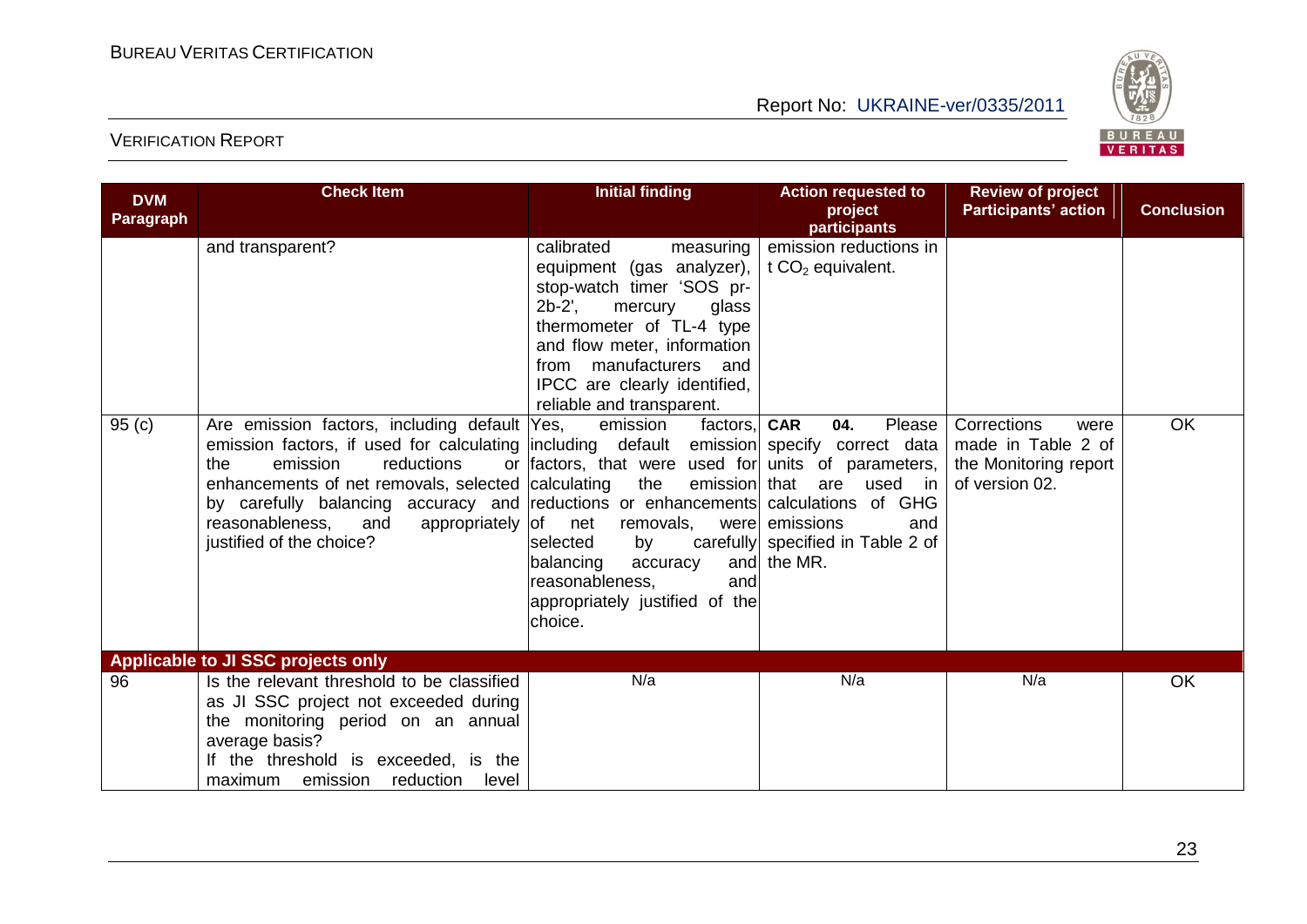

| <b>DVM</b><br>Paragraph | <b>Check Item</b>                                                                                                                                                                                                                                                                                                                          | <b>Initial finding</b>   | <b>Action requested to</b><br>project<br>participants | <b>Review of project</b><br><b>Participants' action</b> | <b>Conclusion</b> |
|-------------------------|--------------------------------------------------------------------------------------------------------------------------------------------------------------------------------------------------------------------------------------------------------------------------------------------------------------------------------------------|--------------------------|-------------------------------------------------------|---------------------------------------------------------|-------------------|
|                         | estimated in the PDD for the JI SSC<br>project or the bundle for the monitoring<br>period determined?                                                                                                                                                                                                                                      |                          |                                                       |                                                         |                   |
|                         | Applicable to bundled JI SSC projects only                                                                                                                                                                                                                                                                                                 |                          |                                                       |                                                         |                   |
| 97(a)                   | Has the composition of the bundle not<br>changed from that is stated in F-JI-<br><b>SSCBUNDLE?</b>                                                                                                                                                                                                                                         | N/a                      | N/a                                                   | N/a                                                     | OK                |
| 97(b)                   | If the determination was conducted on<br>the basis of an overall monitoring plan,<br>have the project participants submitted a<br>common monitoring report?                                                                                                                                                                                | N/a                      | N/a                                                   | N/a                                                     | <b>OK</b>         |
| 98                      | If the monitoring is based on a monitoring<br>plan that provides for overlapping<br>monitoring periods, are the monitoring<br>periods per component of the project<br>clearly specified in the monitoring report?<br>Do the monitoring periods not overlap<br>with those for which verifications were<br>already deemed final in the past? | N/a                      | N/a                                                   | N/a                                                     | <b>OK</b>         |
|                         | <b>Revision of monitoring plan</b>                                                                                                                                                                                                                                                                                                         |                          |                                                       |                                                         |                   |
|                         | Applicable only if monitoring plan is revised by project participant                                                                                                                                                                                                                                                                       |                          |                                                       |                                                         |                   |
| 99(a)                   | Did the project participants provide an The monitoring plan was not<br>appropriate justification for the proposed reviewed by the<br>revision?                                                                                                                                                                                             | project<br>participants. | N/a                                                   | N/a                                                     | OK                |
| 99(b)                   | Does the proposed revision improve the<br>and/or<br>applicability<br>0f<br>accuracy<br>information collected compared to the                                                                                                                                                                                                               | N/a                      | N/a                                                   | N/a                                                     | OK                |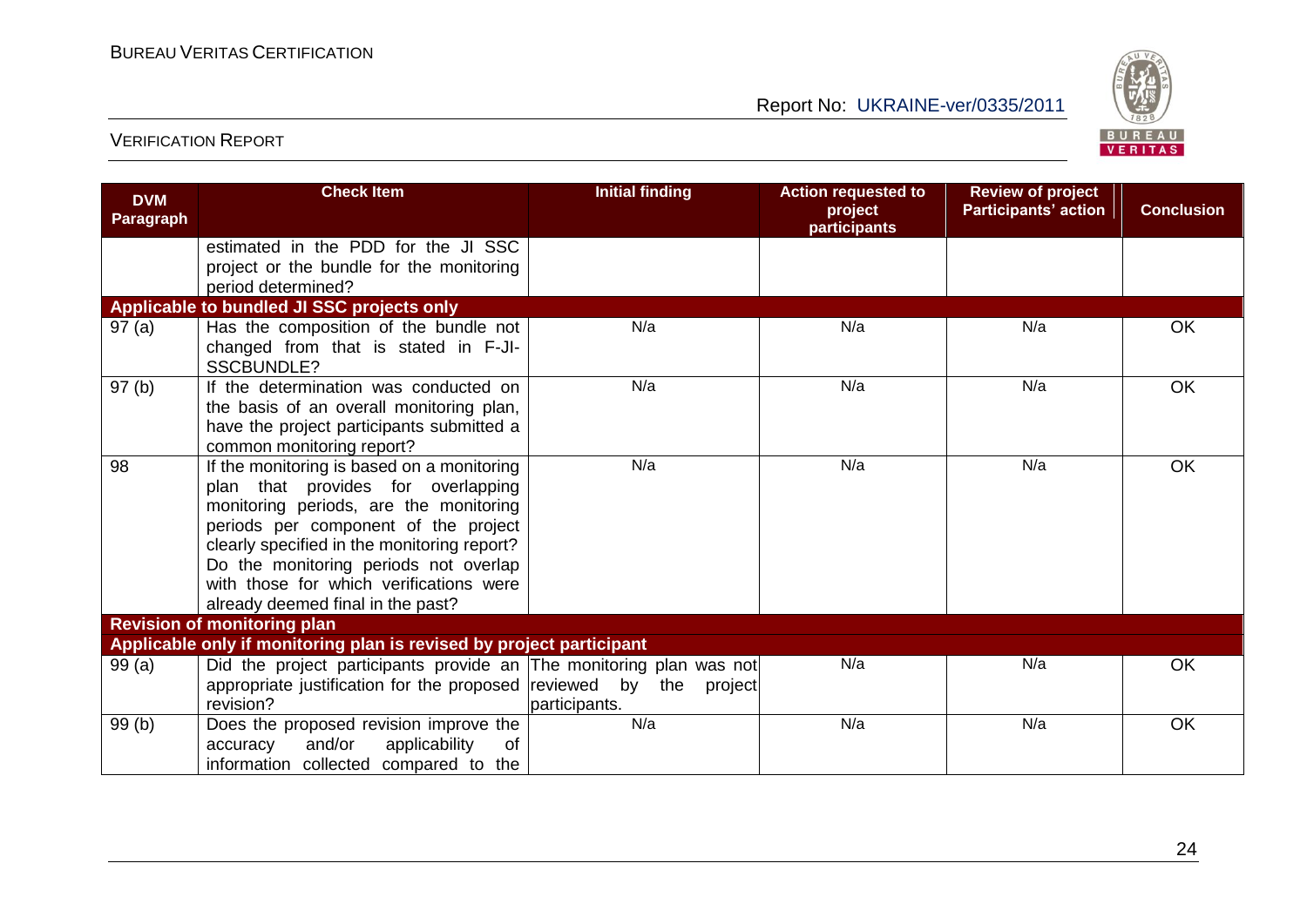

| <b>DVM</b><br><b>Paragraph</b>      | <b>Check Item</b>                                                                                                                                | <b>Initial finding</b>                                                                                                                                     | <b>Action requested to</b><br>project<br>participants                        | <b>Review of project</b><br><b>Participants' action</b>                                                                                                                                                                                                                                                                                                                                                                                                       | <b>Conclusion</b>                                                          |
|-------------------------------------|--------------------------------------------------------------------------------------------------------------------------------------------------|------------------------------------------------------------------------------------------------------------------------------------------------------------|------------------------------------------------------------------------------|---------------------------------------------------------------------------------------------------------------------------------------------------------------------------------------------------------------------------------------------------------------------------------------------------------------------------------------------------------------------------------------------------------------------------------------------------------------|----------------------------------------------------------------------------|
|                                     | original monitoring plan without changing<br>conformity with the relevant rules and<br>regulations for the establishment of<br>monitoring plans? |                                                                                                                                                            |                                                                              |                                                                                                                                                                                                                                                                                                                                                                                                                                                               |                                                                            |
| <b>Data management</b><br>101 $(a)$ | Is the implementation of data collection                                                                                                         | Yes, the implementation of                                                                                                                                 | <b>CAR</b><br>05.<br>Please,                                                 | Monitoring                                                                                                                                                                                                                                                                                                                                                                                                                                                    | The issue is                                                               |
|                                     | procedures in accordance with the<br>monitoring plan, including the quality<br>control<br>and<br>quality<br>assurance<br>procedures?             | data collection procedures<br>is in accordance with the<br>monitoring plan, including<br>the quality<br>control and<br>quality<br>assurance<br>procedures. | provide<br>the<br>description<br>of data<br>quality<br>control<br>procedure. | measurements<br>0f<br>methane<br>leakages<br>are carried out in<br>each<br>of<br>the<br>administrations<br>of<br>facilities<br>gas<br>operation (AGFO) in<br>Odesa<br>region.<br>Monitoring<br>measurements<br>are<br>made by specifically<br>trained<br>personnel<br>to<br>according<br>the<br>Methodology<br>Ωf<br>conducting<br>measurements. Data<br>from<br>conducted<br>monitoring<br>measurements<br>when<br>directly<br>making<br>measurements<br>are | closed based<br>on<br>information,<br>provided in<br>the MR<br>version 02. |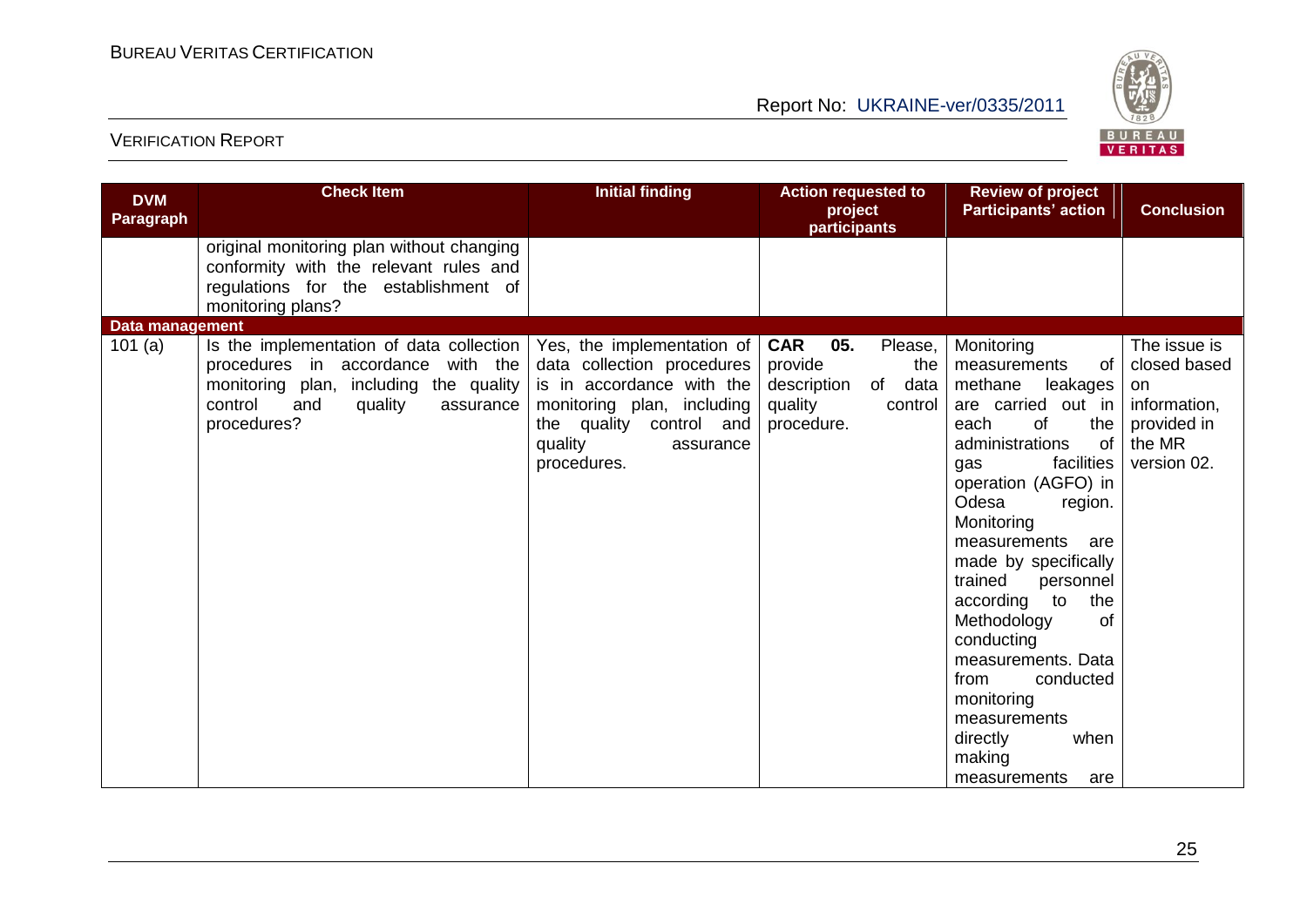

| <b>DVM</b> | <b>Check Item</b> | <b>Initial finding</b> | <b>Action requested to</b>     | <b>Review of project</b>    |                   |
|------------|-------------------|------------------------|--------------------------------|-----------------------------|-------------------|
| Paragraph  |                   |                        | project<br><b>participants</b> | <b>Participants' action</b> | <b>Conclusion</b> |
|            |                   |                        |                                | recorded on paper.          |                   |
|            |                   |                        |                                | Then, based on data         |                   |
|            |                   |                        |                                | on paper according          |                   |
|            |                   |                        |                                | the<br>to                   |                   |
|            |                   |                        |                                | measurements each           |                   |
|            |                   |                        |                                | <b>AGFO</b><br>makes        |                   |
|            |                   |                        |                                | electronic                  |                   |
|            |                   |                        |                                | which<br>databases,         |                   |
|            |                   |                        |                                | the<br>are sent to          |                   |
|            |                   |                        |                                | central office<br>and       |                   |
|            |                   |                        |                                | kept in a<br>single         |                   |
|            |                   |                        |                                | of<br>database              |                   |
|            |                   |                        |                                | monitoring                  |                   |
|            |                   |                        |                                | of<br>measurements          |                   |
|            |                   |                        |                                | leakages.                   |                   |
|            |                   |                        |                                | Regular                     |                   |
|            |                   |                        |                                | maintenance of GDP          |                   |
|            |                   |                        |                                | (CGDP)<br>gas               |                   |
|            |                   |                        |                                | equipment is carried        |                   |
|            |                   |                        |                                | out once per year,          |                   |
|            |                   |                        |                                | technical                   |                   |
|            |                   |                        |                                | maintenance - once          |                   |
|            |                   |                        |                                | half<br>per<br>year.        |                   |
|            |                   |                        |                                | Repaired<br>gas             |                   |
|            |                   |                        |                                | is<br>equipment             |                   |
|            |                   |                        |                                | regularly examined          |                   |
|            |                   |                        |                                | as part of standard         |                   |
|            |                   |                        |                                | monitoring activities       |                   |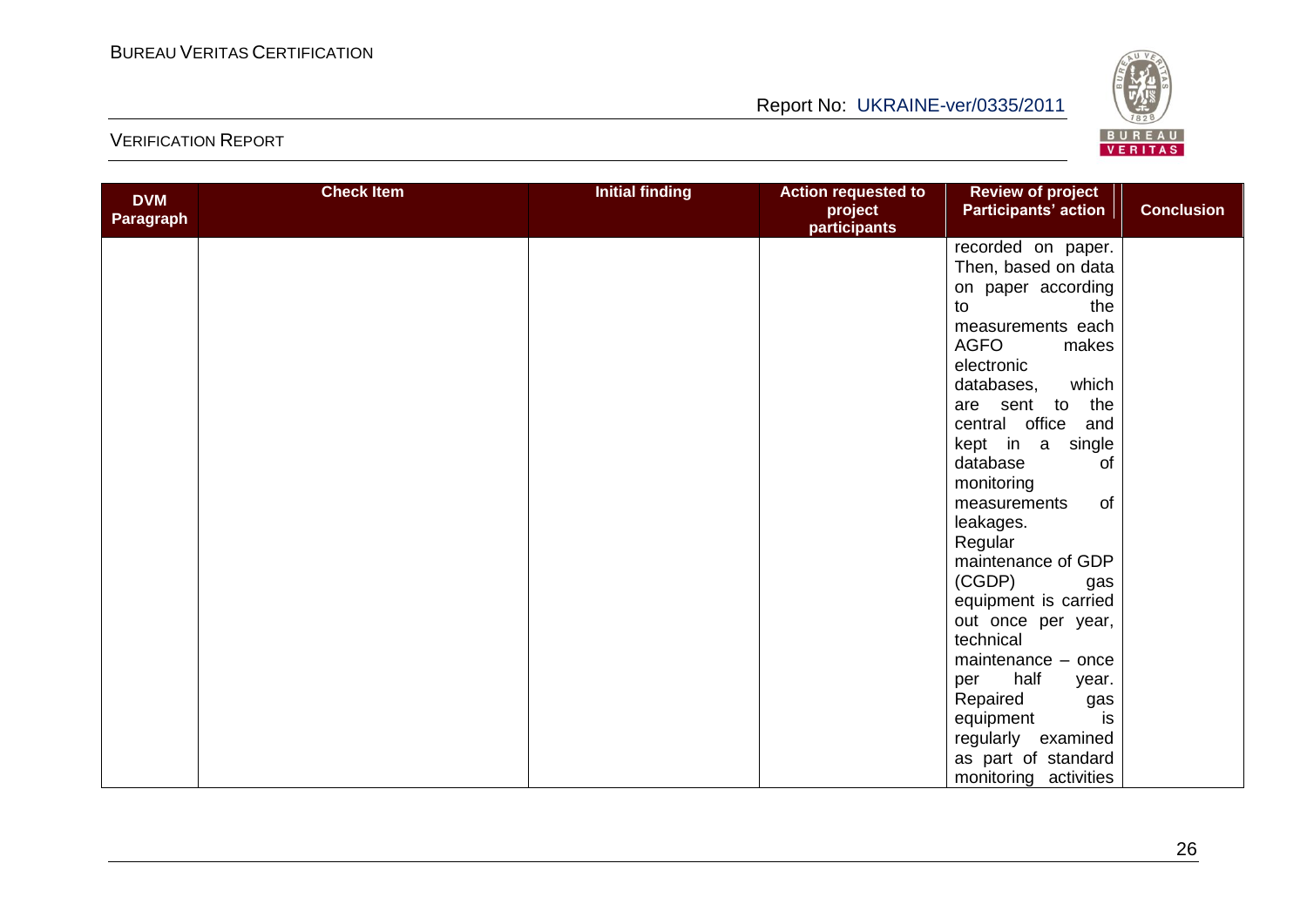

| <b>DVM</b><br><b>Paragraph</b> | <b>Check Item</b>                                                                                                       | <b>Action requested to</b><br>project<br><b>participants</b>                                                   | <b>Review of project</b><br><b>Participants' action</b>                                                                                                                                                                                                                                                                                                                                                                                                                             | <b>Conclusion</b>                                                                                                                                                                                                                                                                                                                                                                                                                                                                                                                      |    |
|--------------------------------|-------------------------------------------------------------------------------------------------------------------------|----------------------------------------------------------------------------------------------------------------|-------------------------------------------------------------------------------------------------------------------------------------------------------------------------------------------------------------------------------------------------------------------------------------------------------------------------------------------------------------------------------------------------------------------------------------------------------------------------------------|----------------------------------------------------------------------------------------------------------------------------------------------------------------------------------------------------------------------------------------------------------------------------------------------------------------------------------------------------------------------------------------------------------------------------------------------------------------------------------------------------------------------------------------|----|
|                                |                                                                                                                         |                                                                                                                |                                                                                                                                                                                                                                                                                                                                                                                                                                                                                     | ensure that it<br>to<br>didn't<br>become<br>a<br>of leakage<br>source<br>again.                                                                                                                                                                                                                                                                                                                                                                                                                                                        |    |
| 101(b)                         | function of<br>the<br>monitoring<br>the<br>Is.<br>calibration<br>including<br>its<br>equipment,<br>status, is in order? | Yes, the function of the<br>monitoring<br>equipment,<br>its<br>including<br>calibration<br>status is in order. | <b>CAR 06.</b> Please in the<br>MR provide a detailed<br>description by which<br>device the monitoring<br>measurement<br>0f<br>methane is carried<br>out.<br>07.<br><b>CAR</b><br>Please<br>provide the passport<br>of the portable gas<br>analyzer EX-TEX ®<br>SR5, mercury glass<br>thermometer of TL4<br>type and manometer<br>D-59N-100-1.0 6 kPa,<br>which are indicated in<br>the MR.<br>CL 01. Please specify<br>range of error of gas<br>EX-TEC®<br>analyzer<br><b>SR5.</b> | For<br>monitoring<br>leakage<br>measurement<br>a<br>installation<br>special<br>for the quantitative<br>0f<br>measurement<br>methane<br>leakage<br>based<br>plastic<br>on<br>container of known<br>volume $(0.87 \, \text{m}^3)$ ,<br>package,<br>plastic<br>hose and pressure<br>gauge was made.<br>Passports<br>for<br>equipment<br>were<br>provided<br>to<br>verification team.<br>Relative range<br>of<br>error of gas analyzer<br>EX-TEC® SR5<br>is<br>which<br>$10%$ ,<br>corresponds<br>to<br>EN<br>standard<br>The<br>50054/57. | OK |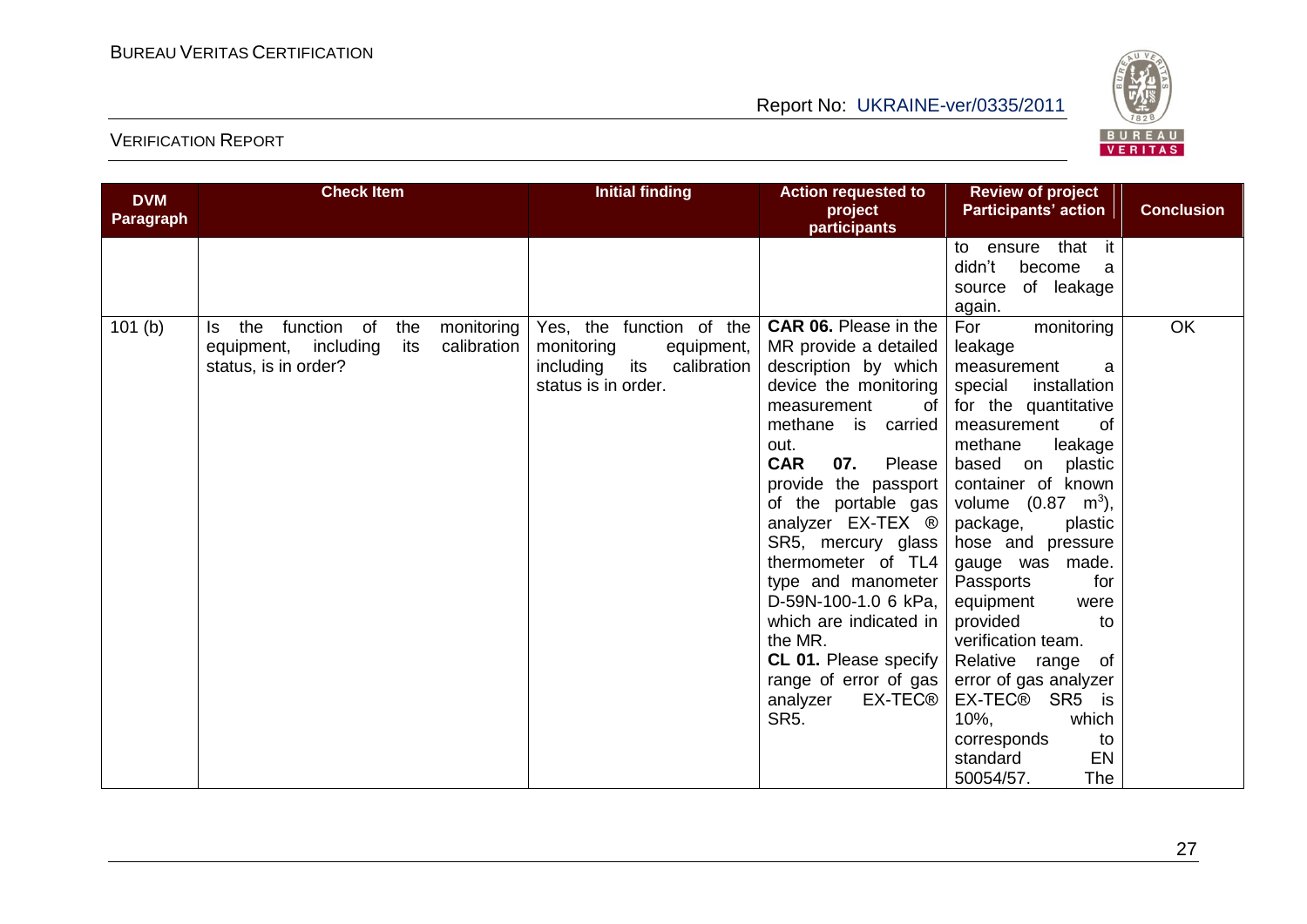

| <b>DVM</b><br><b>Paragraph</b> | <b>Check Item</b>                                                                                                           | <b>Initial finding</b>                                                                                                                                                                                                                                                                                               | <b>Action requested to</b><br>project<br>participants                          | <b>Review of project</b><br><b>Participants' action</b>          | <b>Conclusion</b> |
|--------------------------------|-----------------------------------------------------------------------------------------------------------------------------|----------------------------------------------------------------------------------------------------------------------------------------------------------------------------------------------------------------------------------------------------------------------------------------------------------------------|--------------------------------------------------------------------------------|------------------------------------------------------------------|-------------------|
|                                |                                                                                                                             |                                                                                                                                                                                                                                                                                                                      |                                                                                | device is calibrated<br>annually.                                |                   |
| 101 (c)                        | Are the evidence and records used for<br>the monitoring maintained in a traceable<br>manner?                                | Yes, the evidence<br>and<br>used<br>for<br>the<br>records<br>monitoring are maintained<br>in a traceable manner                                                                                                                                                                                                      | N/a                                                                            | N/a                                                              | OK                |
| $101$ (d)                      | Is the data collection and management<br>system for the project in accordance with<br>the monitoring plan?                  | The data collection<br>and<br>management system of the<br>project is in accordance<br>with the monitoring plan.<br>Verification<br>team<br>confirms the effectiveness<br>existing management<br>οf<br>system and operating<br>system and considers them<br>suitable for<br>reliable monitoring of<br>the<br>project. | CL 02. Please check<br>the<br>numbering of<br>tables and Figures in<br>the MR. | Appropriate<br>corrections were<br>made in the MR<br>version 02. | OK                |
|                                | Verification regarding programs of activities (additional elements for assessment)                                          |                                                                                                                                                                                                                                                                                                                      |                                                                                |                                                                  |                   |
| 102                            | Is any JPA that has not been added to<br>the JI PoA not verified?                                                           | N/a                                                                                                                                                                                                                                                                                                                  | N/a                                                                            | N/a                                                              | N/a               |
| 103                            | the verification<br>based<br>the<br>on<br>ls.<br>monitoring reports of all JPAs to be<br>verified?                          | N/a                                                                                                                                                                                                                                                                                                                  | N/a                                                                            | N/a                                                              | N/a               |
| 103                            | Does the verification ensure the accuracy<br>and conservativeness of the emission<br>reductions or enhancements of removals | N/a                                                                                                                                                                                                                                                                                                                  | N/a                                                                            | N/a                                                              | N/a               |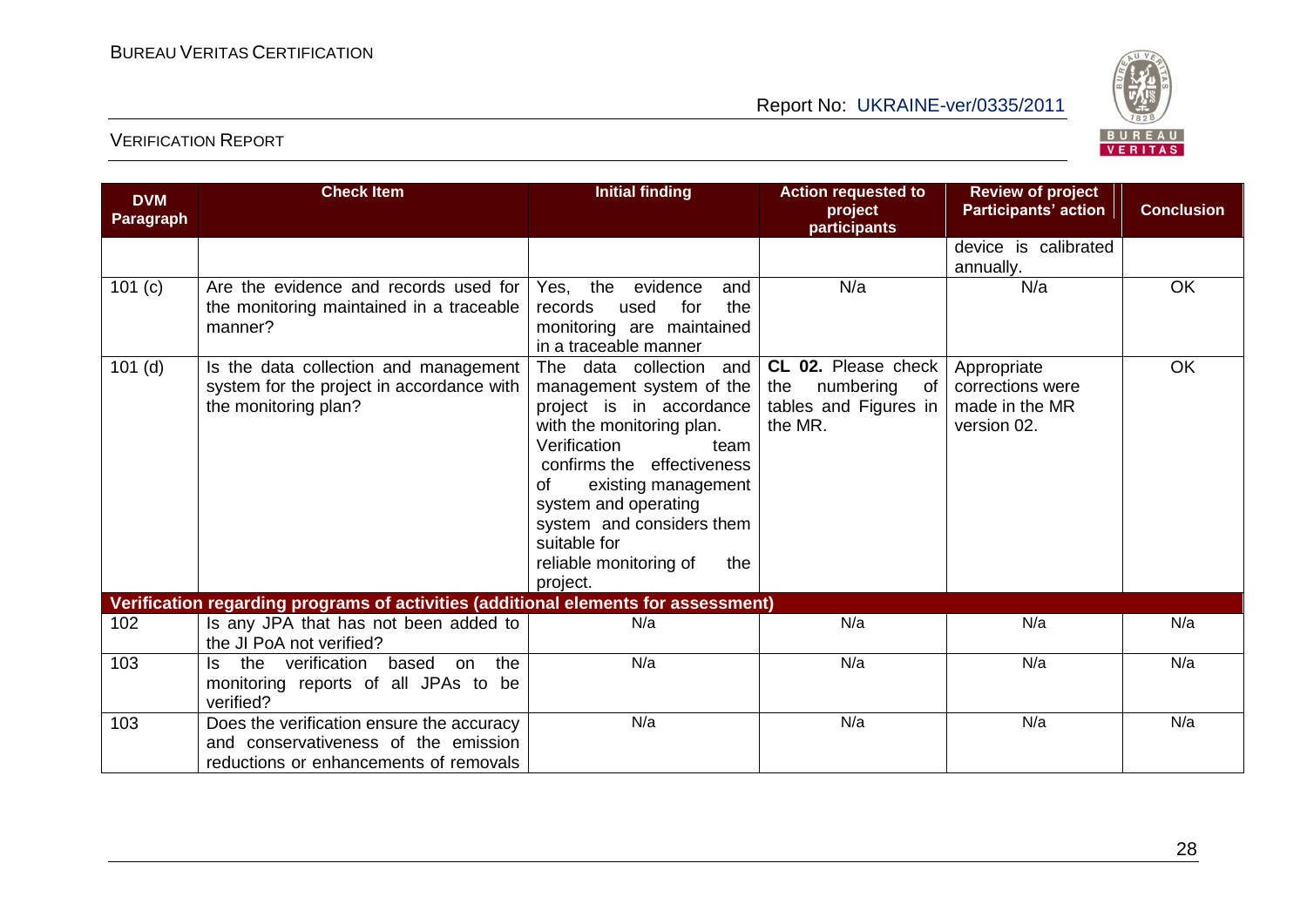

| <b>DVM</b><br>Paragraph | <b>Check Item</b>                                                                                                                                                                                                                                                                                                                                                                                                                                                                                                                                                                                                                                                    | <b>Initial finding</b> | <b>Action requested to</b><br>project<br>participants | <b>Review of project</b><br><b>Participants' action</b> | <b>Conclusion</b> |
|-------------------------|----------------------------------------------------------------------------------------------------------------------------------------------------------------------------------------------------------------------------------------------------------------------------------------------------------------------------------------------------------------------------------------------------------------------------------------------------------------------------------------------------------------------------------------------------------------------------------------------------------------------------------------------------------------------|------------------------|-------------------------------------------------------|---------------------------------------------------------|-------------------|
|                         | generated by each JPA?                                                                                                                                                                                                                                                                                                                                                                                                                                                                                                                                                                                                                                               |                        |                                                       |                                                         |                   |
| 104                     | Does the monitoring period not overlap<br>with previous monitoring periods?                                                                                                                                                                                                                                                                                                                                                                                                                                                                                                                                                                                          | N/a                    | N/a                                                   | N/a                                                     | N/a               |
| 105                     | If the AIE learns of an erroneously<br>included JPA, has the AIE informed the<br>JISC of its findings in writing?                                                                                                                                                                                                                                                                                                                                                                                                                                                                                                                                                    | N/a                    | N/a                                                   | N/a                                                     | N/a               |
|                         | Applicable to sample-based approach only                                                                                                                                                                                                                                                                                                                                                                                                                                                                                                                                                                                                                             |                        |                                                       |                                                         |                   |
| 106                     | Does the sampling plan prepared by the<br>AIE:<br>(a) Describe its sample selection, taking<br>into<br>account that:<br>(i) For each verification that uses a<br>sample-based approach, the sample<br>selection<br>shall be<br>sufficiently<br>representative of the JPAs in the JI<br>Project. Such extrapolation to all JPAs<br>identified for that verification is<br>reasonable, taking<br>into account<br>differences among the characteristics<br>of JPAs, such as:<br>$-$ The types of JPAs;<br>- The complexity of the applicable<br>technologies and/or measures used;<br>- The geographical location of each<br>JPA;<br>- The amounts of expected emission | N/a                    | N/a                                                   | N/a                                                     | N/a               |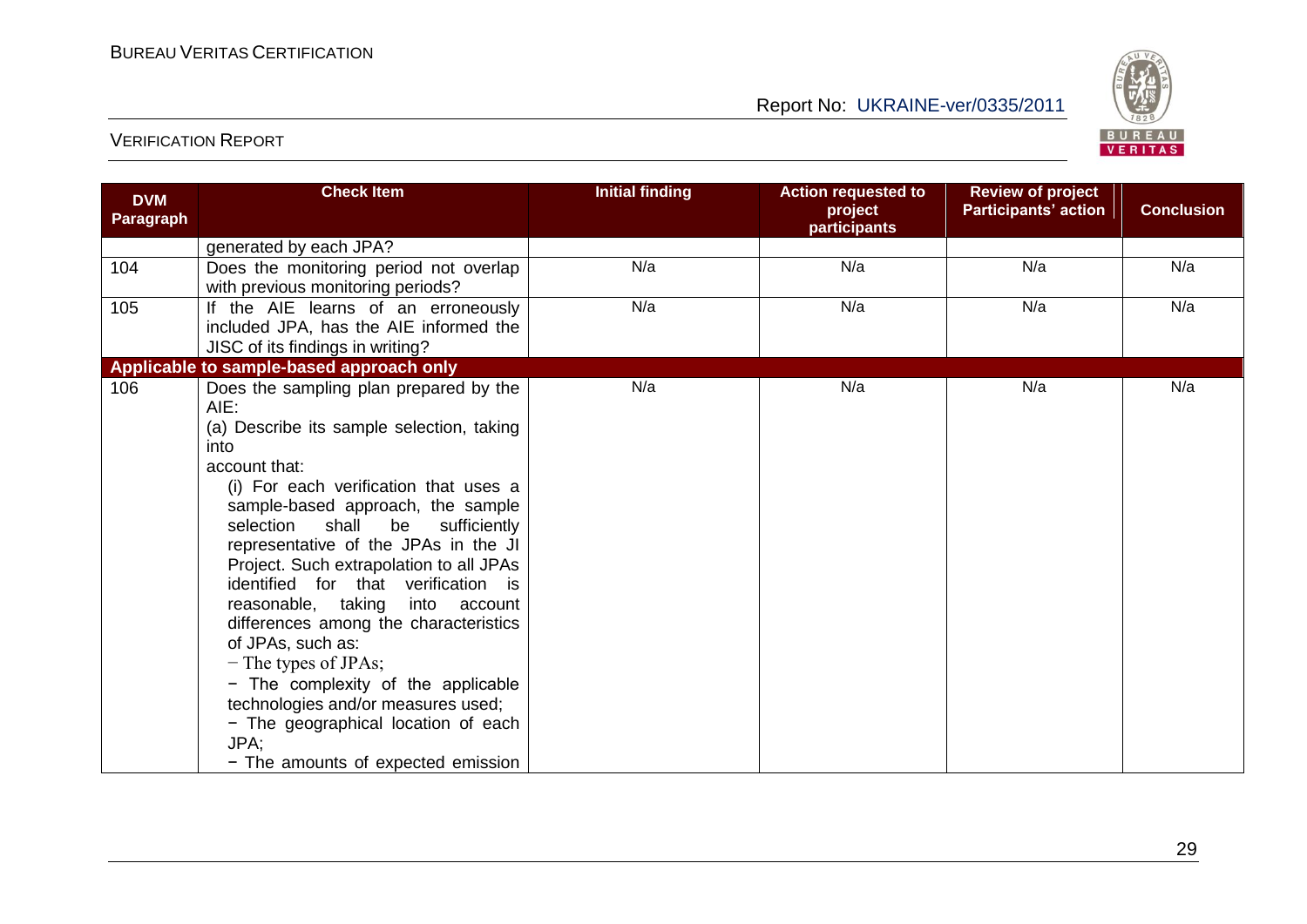

| <b>DVM</b><br>Paragraph | <b>Check Item</b>                                                                                                                                                                                                                                                                                                                                                               | <b>Initial finding</b> | <b>Action requested to</b><br>project<br>participants | <b>Review of project</b><br><b>Participants' action</b> | <b>Conclusion</b> |
|-------------------------|---------------------------------------------------------------------------------------------------------------------------------------------------------------------------------------------------------------------------------------------------------------------------------------------------------------------------------------------------------------------------------|------------------------|-------------------------------------------------------|---------------------------------------------------------|-------------------|
|                         | reductions of the JPAs being verified;<br>- The number of JPAs for which<br>emission reductions are being verified;<br>- The length of monitoring periods of<br>the JPAs being verified; and<br>- The samples selected for prior<br>verifications, if any?                                                                                                                      |                        |                                                       |                                                         |                   |
| 107                     | Is the sampling plan ready for publication<br>through the secretariat along with the<br>verification<br>report<br>and<br>supporting<br>documentation?                                                                                                                                                                                                                           | N/a                    | N/a                                                   | N/a                                                     | N/a               |
| 108                     | Has the AIE made site inspections of at<br>least the square root of the number of<br>total JPAs, rounded to the upper whole<br>number? If the AIE makes no site<br>inspections or fewer site inspections than<br>the square root of the number of total<br>JPAs, rounded to the upper whole<br>number, then does the AIE provide a<br>reasonable explanation and justification? | N/a                    | N/a                                                   | N/a                                                     | N/a               |
| 109                     | Is the sampling plan available for<br>submission to the secretariat for the<br>JISC.s ex ante assessment? (Optional)                                                                                                                                                                                                                                                            | N/a                    | N/a                                                   | N/a                                                     | N/a               |
| 110                     | If the AIE learns of a fraudulently<br>included JPA, a fraudulently monitored<br>JPA or an inflated number of emission                                                                                                                                                                                                                                                          | N/a                    | N/a                                                   | N/a                                                     | N/a               |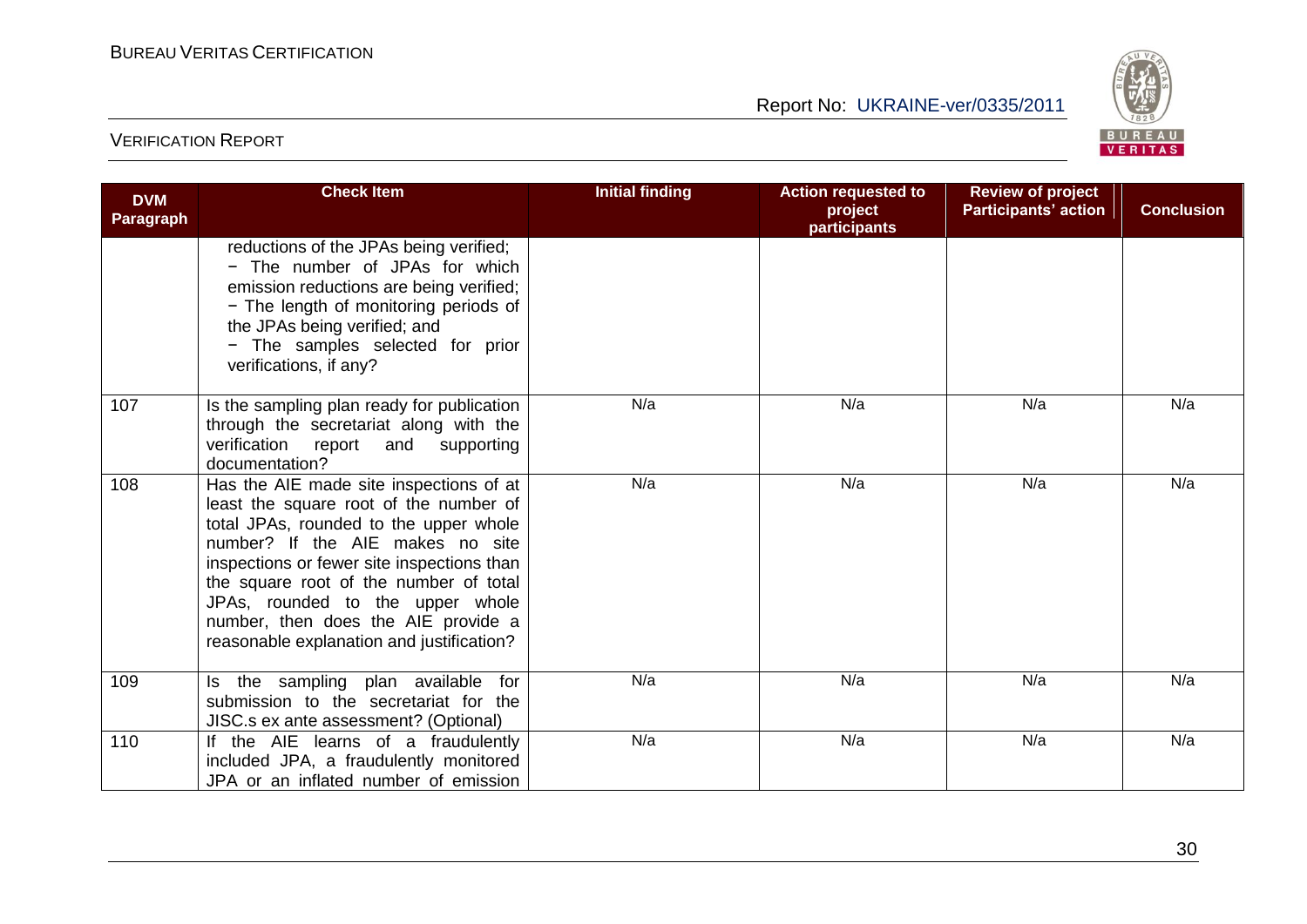

| <b>DVM</b><br>Paragraph | <b>Check Item</b>                                                                            | Initial finding | <b>Action requested to</b><br>project<br><b>participants</b> | <b>Review of project</b><br><b>Participants' action</b> | <b>Conclusion</b> |
|-------------------------|----------------------------------------------------------------------------------------------|-----------------|--------------------------------------------------------------|---------------------------------------------------------|-------------------|
|                         | reductions claimed in a JI PoA, has the<br>AIE informed the JISC of the fraud in<br>writing? |                 |                                                              |                                                         |                   |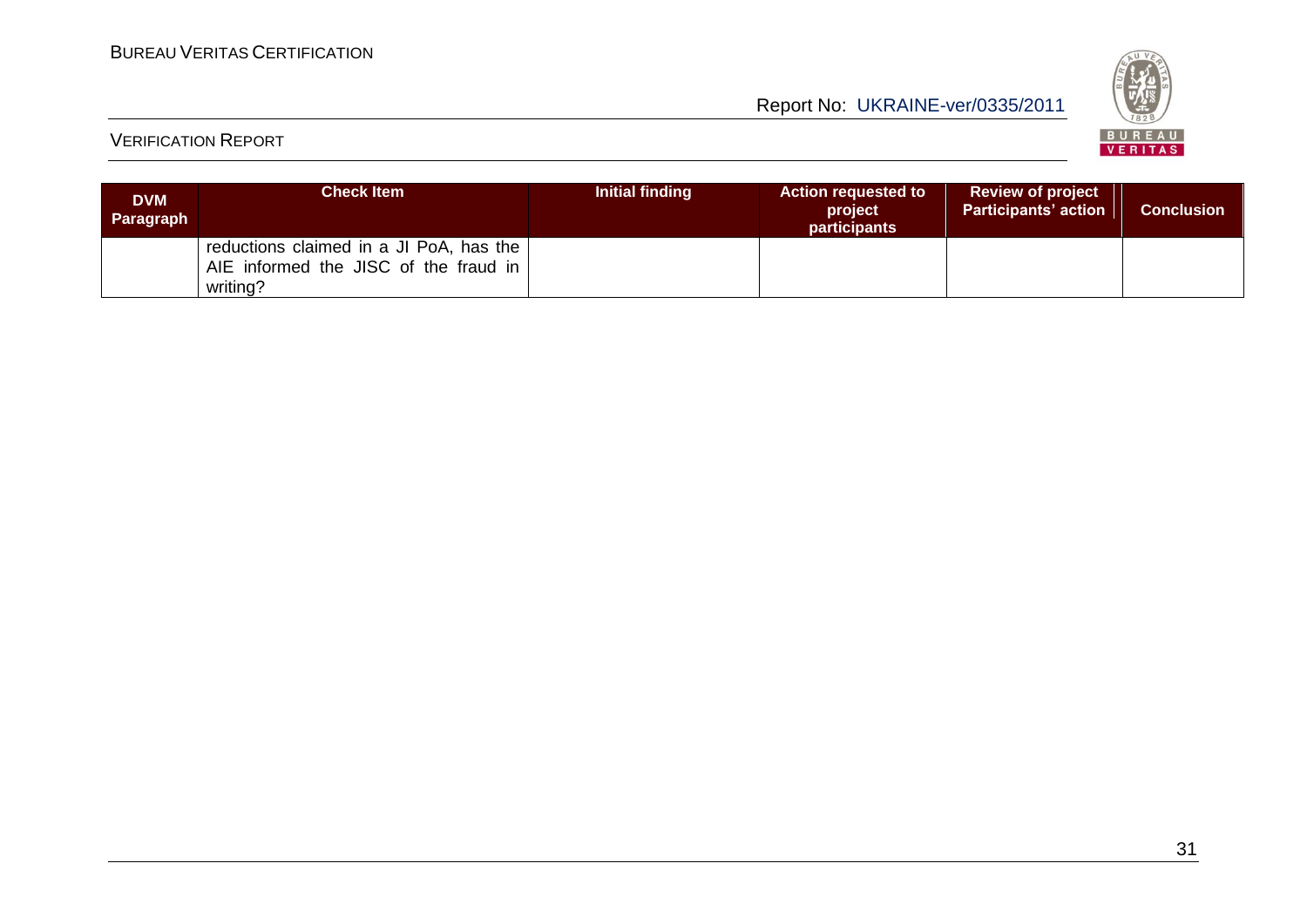

### VERIFICATION REPORT

#### **TABLE 2 RESOLUTION OF CLARIFICATION AND CORRECTIVE ACTION REQUESTS**

| <b>Clarification and corrective action requests</b><br>issued by the verification team                                                                                                                                                                                               | <b>Ref to</b><br>checklist<br>question in<br>Table 1 | participant's<br>of<br><b>Summary</b><br>project<br>response                                                                                                  | <b>Verification team conclusion</b>                         |
|--------------------------------------------------------------------------------------------------------------------------------------------------------------------------------------------------------------------------------------------------------------------------------------|------------------------------------------------------|---------------------------------------------------------------------------------------------------------------------------------------------------------------|-------------------------------------------------------------|
| <b>CAR 01.</b> Please, provide the number of<br>repaired, reconstructed and replaced<br>GDP<br>(CGDP) in the reporting period.                                                                                                                                                       | 92                                                   | The number of repaired (reconstructed,<br>replaced) GDP (CGDP) under the project<br>in periods is provided in Table 1 of the<br>Monitoring Report version 02. | Information was<br>provided,<br>the<br>issue is closed.     |
| <b>CAR 02.</b> A specific approach based on the<br>approved by the Executive Committee of Clean<br>Mechanism<br>methodology<br>Development<br>AM0023 version 3.0 was used in the project<br>when determining the baseline. Please provide<br>reference to the methodology in the MR. | 94                                                   | provided<br>Required<br>references<br>were<br>throughout the text of the MR version 02.                                                                       | The references were checked, the<br>issue is closed.        |
| <b>CAR 03.</b> Please specify the baseline, project<br>emissions and emission reductions in t CO <sub>2</sub><br>equivalent.                                                                                                                                                         | 95(b)                                                | Necessary corrections were made in the<br>MR version 02.                                                                                                      | The issue is closed based on the<br>necessary changes made. |
| <b>CAR 04.</b> Please specify correct data units of<br>parameters, that are used in calculations of<br>GHG emissions and specified in Table 2 of the<br>MR.                                                                                                                          | 95(c)                                                | Corrections were made in Table 2 of the<br>Monitoring report of version 02.                                                                                   | Corrections are<br>accepted,<br>the<br>issue is closed.     |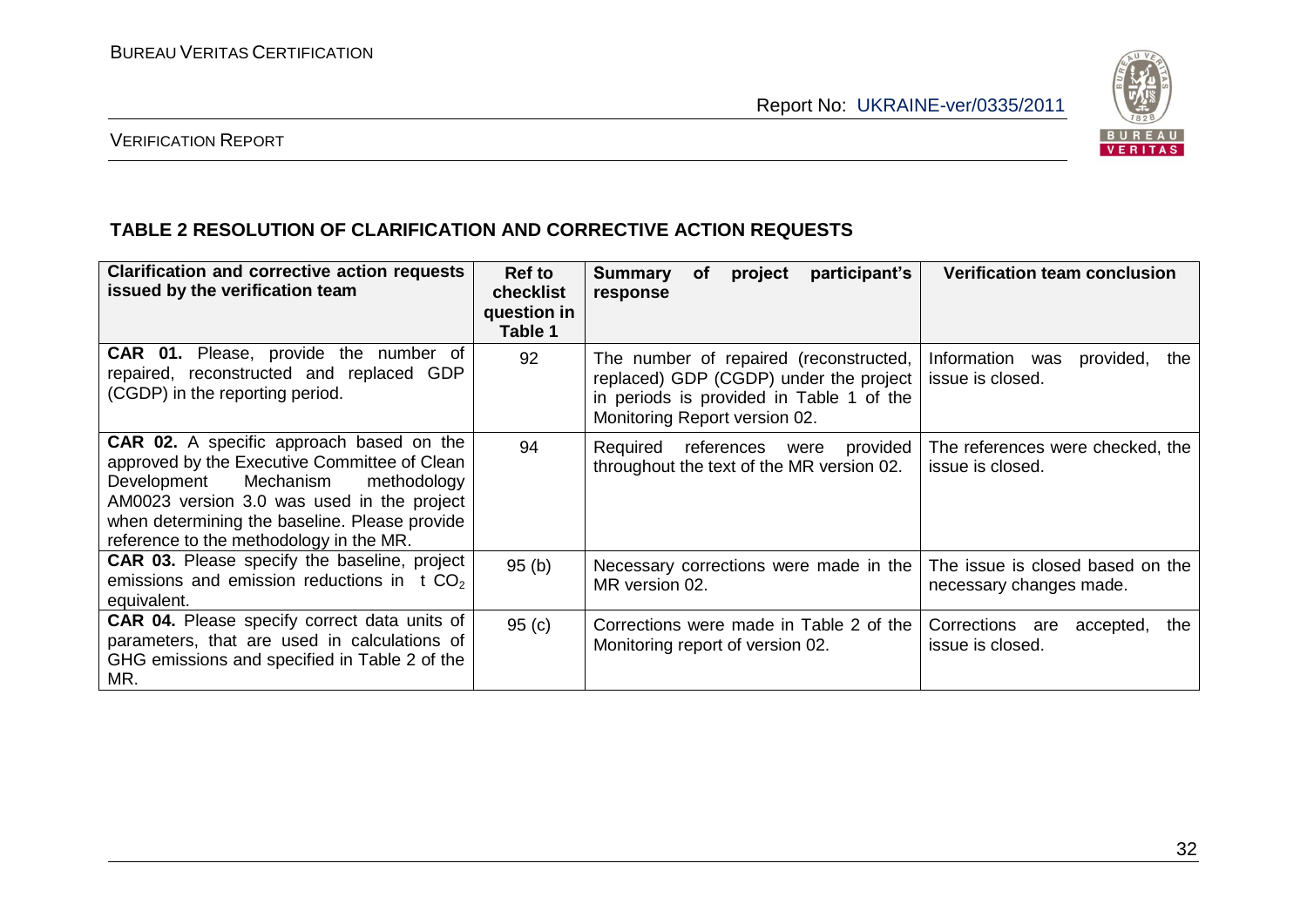

| <b>CAR 05.</b> Please, provide the description of                                                                                                                                                         | 101(a) | Monitoring methane measurements are                                                                                                                                                                                                                                                                                                                                                                                                                                                                                                                                                         | The issue is closed based on the                                              |
|-----------------------------------------------------------------------------------------------------------------------------------------------------------------------------------------------------------|--------|---------------------------------------------------------------------------------------------------------------------------------------------------------------------------------------------------------------------------------------------------------------------------------------------------------------------------------------------------------------------------------------------------------------------------------------------------------------------------------------------------------------------------------------------------------------------------------------------|-------------------------------------------------------------------------------|
| data quality control procedure.                                                                                                                                                                           |        | carried out in each of the administrations<br>of gas facilities operation (AGFO) in<br>Odesa region. Monitoring measurements<br>made by specifically<br>trained<br>are<br>personnel according to the Methodology<br>of conducting measurements. Data from<br>conducted monitoring<br>measurements<br>directly when making measurements are<br>recorded on paper. Then, based on data<br>on paper according to the measurements<br>each AGFO makes electronic databases,<br>which are sent to the central office and<br>kept in a single database of monitoring<br>measurements of leakages. | necessary changes made.                                                       |
| CAR 06. Please in the MR provide a detailed<br>description by which device the monitoring<br>measurement of methane was carried out.                                                                      | 101(b) | For monitoring leakage measurement a<br>special installation for the quantitative<br>measurement of methane leakage based<br>on plastic container of known volume<br>$(0.87 \text{ m}^3)$ , package, plastic hose and<br>pressure gauge was made. Detailed<br>description is provided in the Monitoring<br>report version 02.                                                                                                                                                                                                                                                               | The issue is closed based on<br>information provided in the MR<br>version 02. |
| <b>CAR 07.</b> Please provide the passport of the<br>portable gas analyzer EX-TEX ® SR5, mercury<br>glass thermometer of TL4 type and manometer<br>D-59N-100-1.0 6 kPa, which are indicated in<br>the MR. | 101(b) | Passports of equipment were provided to<br>the verification team.                                                                                                                                                                                                                                                                                                                                                                                                                                                                                                                           | The documents were reviewed,<br>the issue is closed.                          |